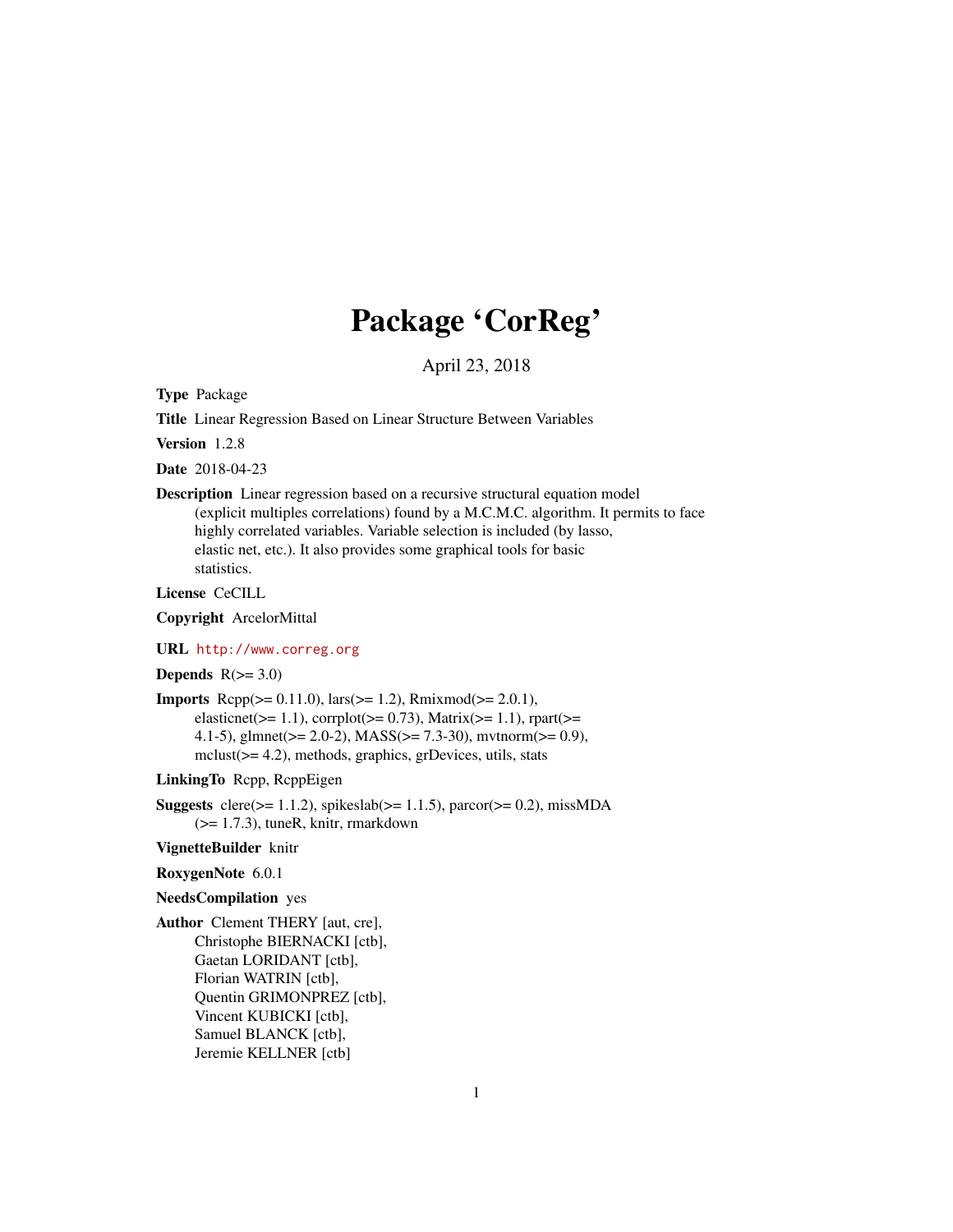<span id="page-1-0"></span>Maintainer Clement THERY <corregeous@correg.org> Repository CRAN Date/Publication 2018-04-23 18:09:06 UTC

## R topics documented:

|       | $\overline{4}$ |
|-------|----------------|
|       | $\overline{5}$ |
|       | -6             |
|       | $\overline{7}$ |
|       | $\overline{7}$ |
|       |                |
|       |                |
|       |                |
|       |                |
|       |                |
|       |                |
|       |                |
|       |                |
|       |                |
|       |                |
|       |                |
|       |                |
|       |                |
|       |                |
|       |                |
|       |                |
|       |                |
|       |                |
| Index | 28             |

CorReg-package *Quick tutorial for CorReg package*

## Description

Sequential linear regression based on a structural equation model(explicit correlations). It permits to face highly correlated datasets. We first search for an explicit model of correlations within the covariates by linear regression, then this structure is interpreted and used to reduce dimension and correlations for the main regression on the response variable.

## Details

CorReg: see www.correg.org for article and Phd Thesis about CorReg.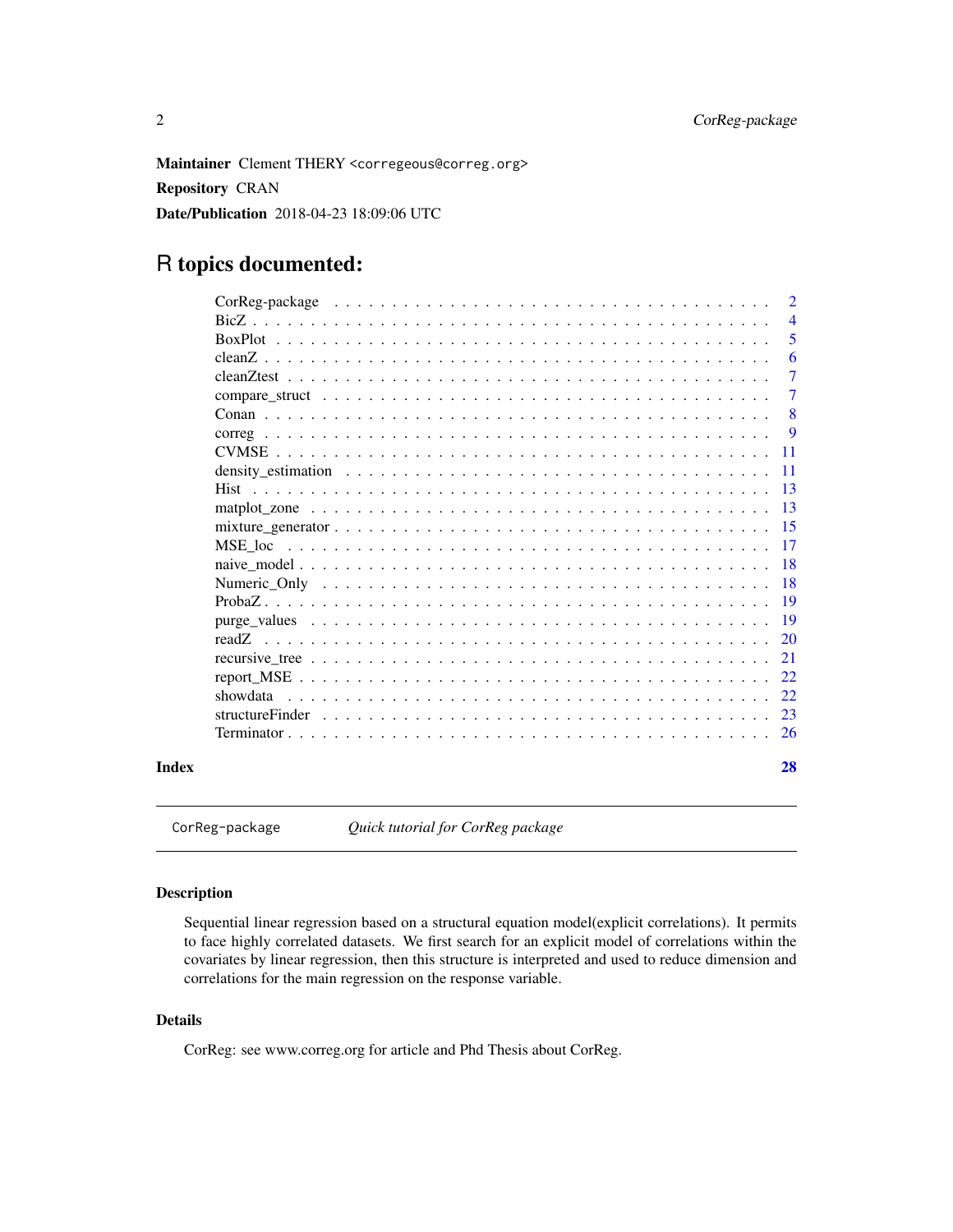```
CorReg-package 3
```
#### Author(s)

Maintainer: Clement THERY <clement.thery@arcelormittal.com>

#### References

Model-based covariable decorrelation in linear regression (CorReg): application to missing data and to steel industry. C Thery - 2015. see <http://www.theses.fr/2015LIL10060> to read the associated PhD Thesis.

#### Examples

```
## Not run:
require(CorReg)
   #dataset generation
   base=mixture_generator(n=15,p=10,ratio=0.4,tp1=1,tp2=1,tp3=1,positive=0.5,
                          R2Y=0.8,R2=0.9,scale=TRUE,max_compl=3,lambda=1)
  X_appr=base$X_appr #learning sample
   Y_appr=base$Y_appr #response variable for the learning sample
   Y_test=base$Y_test #responsee variable for the validation sample
  X_test=base$X_test #validation sample
  TrueZ=base$Z#True generative structure (binary adjacency matrix)
   #Z_i,j=1 means that Xj linearly depends on Xi
   #density estimation for the MCMC (with Gaussian Mixtures)
  density=density_estimation(X=X_appr,nbclustmax=10,detailed=TRUE)
  Bic_null_vect=density$BIC_vect# vector of the BIC found (1 value per covariate)
   #MCMC to find the structure
   res=structureFinder(X=X_appr,verbose=0,reject=0,Maxiter=900,
            nbini=20,candidates=-1,Bic_null_vect=Bic_null_vect,star=TRUE,p1max=15,clean=TRUE)
  hatZ=res$Z_opt #found structure (adjacency matrix)
  hatBic=res$bic_opt #associated BIC
   #BIC comparison between true and found structure
  bicopt_vect=BicZ(X=X_appr,Z=hatZ,Bic_null_vect=Bic_null_vect)
  bicopt_vrai=BicZ(X=X_appr,Z=TrueZ,Bic_null_vect=Bic_null_vect)
   sum(bicopt_vect);sum(bicopt_vrai)
   #Structure comparison
   compZ=compare_struct(trueZ=TrueZ,Zalgo=hatZ)#qualitative comparison
  #interpretation of found and true structure ordered by increasing R2
  readZ(Z=hatZ,crit="R2",X=X_appr,output="all",order=1)# <NA>line : name of subregressed covariate
  readZ(Z=TrueZ,crit="R2",X=X_appr,output="all",order=1)# <NA>line : name of subregressed covariate
   #Regression coefficients estimation
   select="NULL"#without variable selection (otherwise, choose "lar" for example)
   resY=correg(X=X_appr,Y=Y_appr,Z=hatZ,compl=TRUE,expl=TRUE,pred=TRUE,
               select=select,K=10)
```
#MSE computation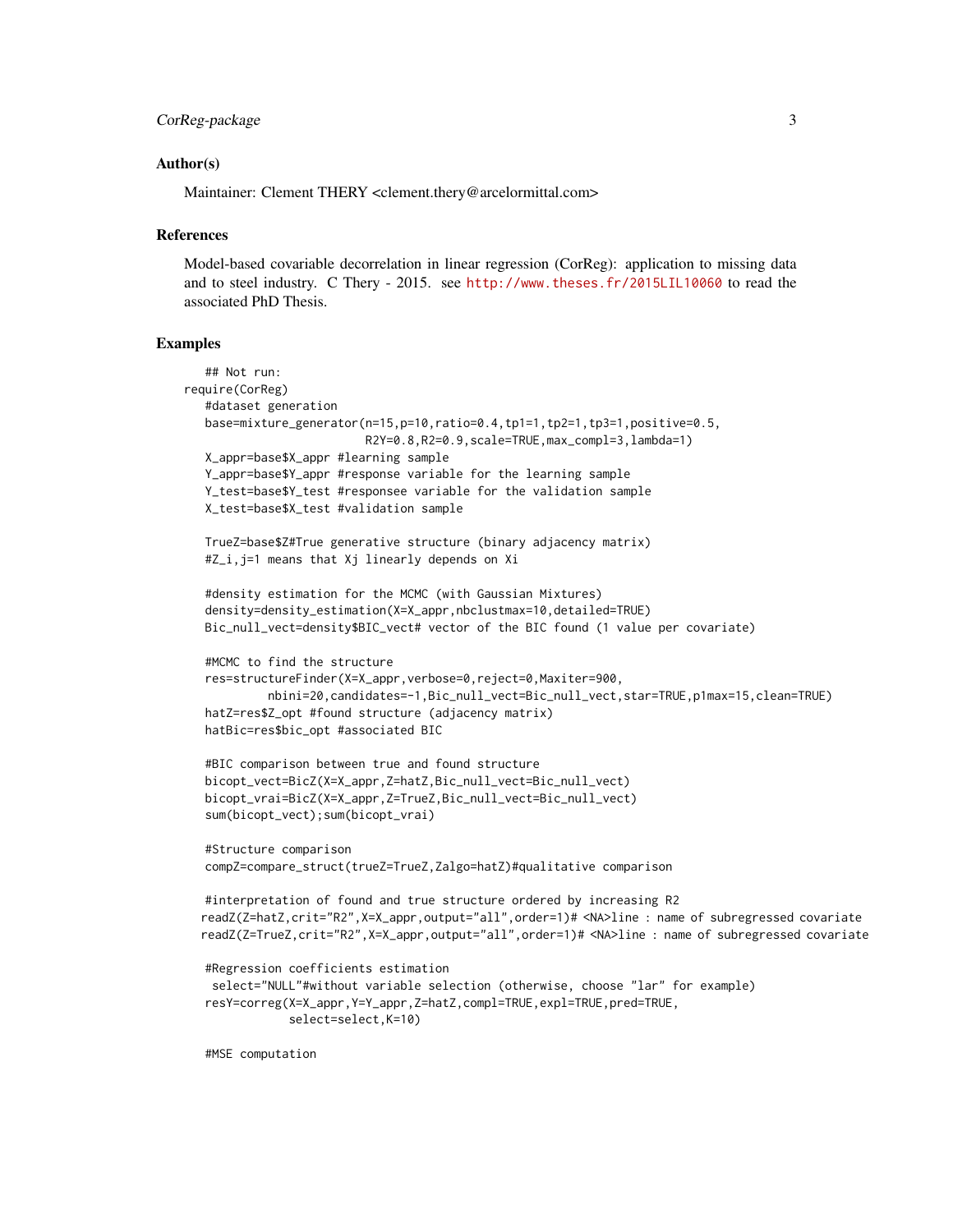```
4 BicZ
```

```
MSE_complete=MSE_loc(Y=Y_test,X=X_test,A=resY$compl$A)#classical model on X
MSE_marginal=MSE_loc(Y=Y_test,X=X_test,A=resY$expl$A)#reduced model without correlations
MSE_plugin=MSE_loc(Y=Y_test,X=X_test,A=resY$pred$A)#plug-in model
MSE_true=MSE_loc(Y=Y_test,X=X_test,A=base$A)# True model
```

```
#MSE comparison
 MSE=data.frame(MSE_complete,MSE_marginal,MSE_plugin,MSE_true)
 MSE#estimated structure
 compZ$true_left;compZ$false_left
barplot(as.matrix(MSE),main="MSE on validation dataset", sub=paste("select=",select))
abline(h=MSE_complete,col="red")
```
## End(Not run)

## BicZ *Compute the BIC of a given structure*

## Description

Compute the BIC of a given structure

#### Usage

```
BicZ(X = X, Z = Z, Bic_null_vect = NULL, Bic_old = NULL, methode = 1,
  Zold = NULL, star = FALSE)
```
## Arguments

| $\mathsf{x}$  | the dataset                                                                                                                                  |
|---------------|----------------------------------------------------------------------------------------------------------------------------------------------|
| Z             | binary adjacency matrix of the structure (size p)                                                                                            |
| Bic_null_vect | the BIC of the null hypothesis (used for independent variables)                                                                              |
| Bic_old       | BIC (vector) associated to Zold                                                                                                              |
| methode       | parameter for OLS (matrix inversion) methode_BIC parameter for OLS (matrix<br>inversion) 1:householderQr, 2:colPivHouseholderQr              |
| Zold          | another structure with some common parts with $Z$ (allows to compute only the<br>differences, to be faster)                                  |
| star          | boolean defining wether classical BIC or $BIC^*$ (over-penalized by a hierarchical<br>uniform assumption to avoid over-learning) is computed |

## Value

The vector of the BICs associated to each covariate (conditionnal distribution) according to the sub-regression structure.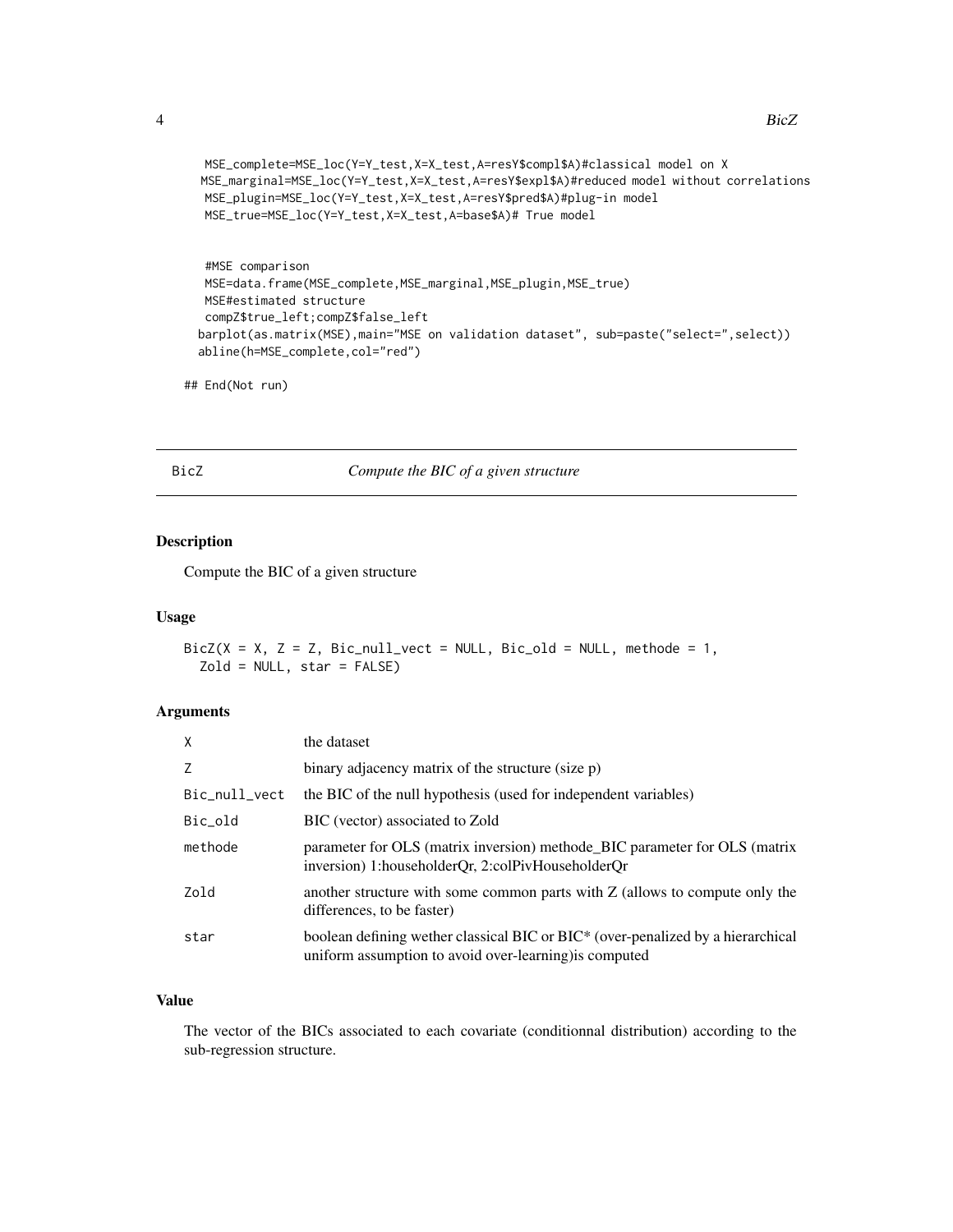#### <span id="page-4-0"></span>BoxPlot 5

## Examples

```
## Not run:
   require(CorReg)
data=mixture_generator(n=15,p=5,valid=0)#dataset generation
Z=data$Z #binary adjacency matrix that describes correlations within the dataset
X=data$X_appr
Bic_null_vect=density_estimation(X=X)$BIC_vect
#Computes the BIC associated to each covariate (optional, BicZ can do it if not given as an input)
#computes the BIC associated to the structure
res = BicZ(X = X, Z = Z, Bic\_null\_vect = Bic\_null\_vect)
```
## End(Not run)

BoxPlot *Boxplot with confidence interval and ANOVA on the plot.*

#### Description

classical boxplot function improved with integrated confidence level on the mean for each group ploted on the graph and also ANOVA with p-value and its interpretation given in the legend.

#### Usage

BoxPlot(num,  $grp = NULL$ , data = NULL, AnoVa = TRUE, risk = 0.05,  $lang = c("en", "fr"), verbose = TRUE, ...)$ 

| num       | a numeric vector to plot boxplot(num~grp). Represents the value that will be<br>compared between the groups.                                            |
|-----------|---------------------------------------------------------------------------------------------------------------------------------------------------------|
| grp       | a qualitative vector (factor) to plot boxplot( $num\sim$ grp). Represents the groups we<br>will compare.                                                |
| data      | a data frame (or list) from which the variables in formula should be taken.                                                                             |
| AnoVa     | boolean to compute or not anova (when multiple groups) to see if they differ in<br>mean. If false the Kruskal-Wallis Rank Sum test is computed instead. |
| risk      | the risk value used for confidence intervals.                                                                                                           |
| lang      | lingustic parameter to specify the language of the legend                                                                                               |
| verbose   | boolean to make a test and print the result in the subtitle                                                                                             |
| $\ddotsc$ | Other graphical parameters                                                                                                                              |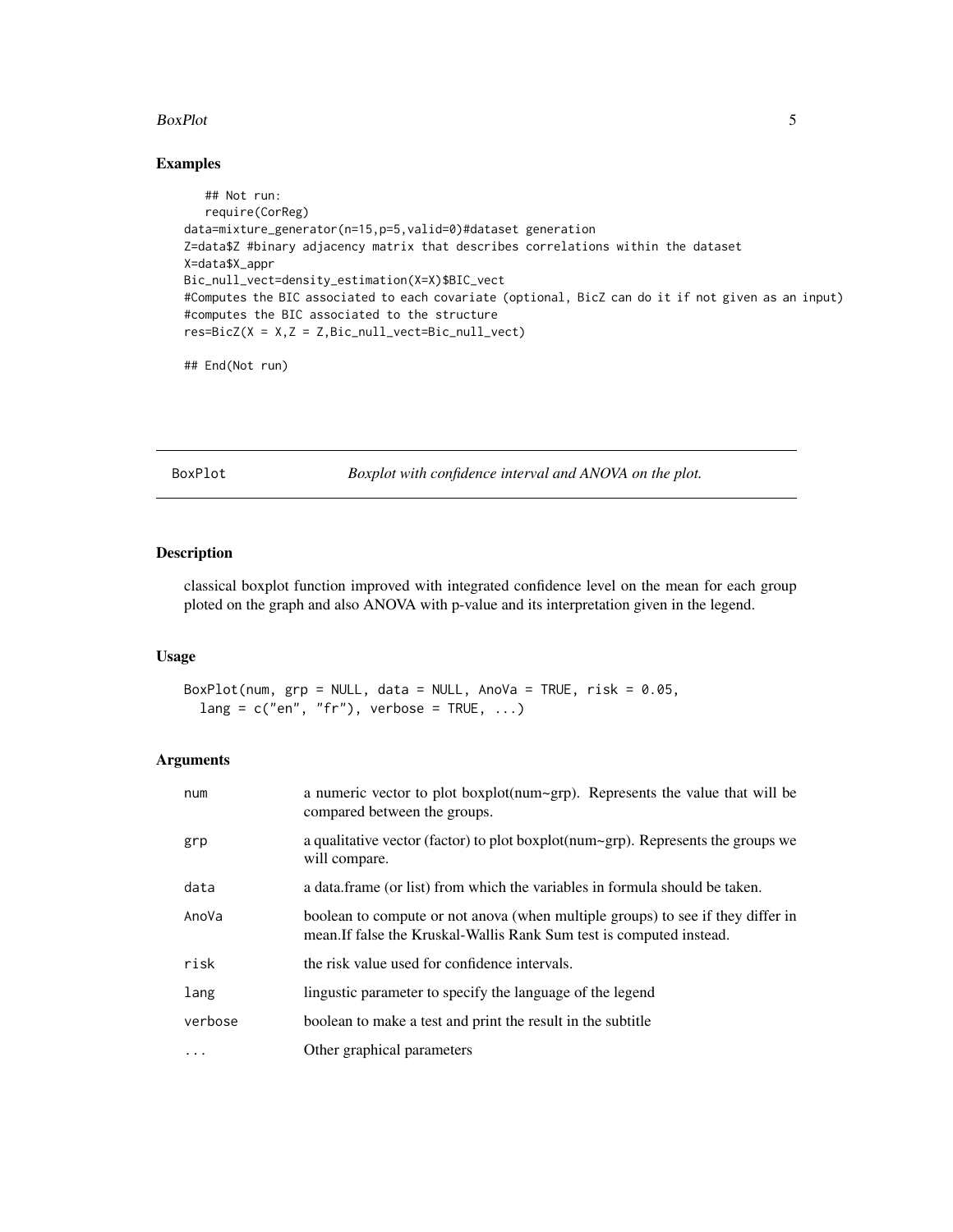## Examples

```
## Not run:
require(CorReg)
repart=c(20,40,40)
X=data.frame(num=c(rnorm(repart[1],10,1),rnorm(repart[2],11,1),rnorm(repart[3],10,1)),
grp=c(rep("A",times=repart[1]),rep("B",times=repart[2]),rep("C",times=repart[3])))
```
BoxPlot(X\$num,X\$grp,data=X,ylab="num",main="boxplot with confidence intervals") #Confidence interval in red with mean in blue.

## End(Not run)

cleanZ *clean the structure of correlations Z (if BIC improved)*

## Description

clean the structure of correlations Z (if BIC improved)

### Usage

```
cleanZ(X = X, Z = Z, Bic_null_vect = Bic_null_vect, methode = 1,
 plot = F, verbose = 1, star = FALSE)
```

| $\mathsf{X}$  | the dataset                                                                                                                               |
|---------------|-------------------------------------------------------------------------------------------------------------------------------------------|
| Z             | binary adjacency matrix of the structure (size p)                                                                                         |
| Bic_null_vect | the BIC of the null hypothesis (used for independent variables)                                                                           |
| methode       | parameter for OLS (matrix inversion) methode_BIC parameter for OLS (matrix<br>inversion) 1:householderQr, 2:colPivHouseholderQr           |
| plot          | if TRUE returns the vector of BIC for each step                                                                                           |
| verbose       | 0:none, 1:BIC, step and complexity when best BIC found 2:BIC, step, complex-<br>ity, nb candidates and best candidate when best BIC found |
| star          | boolean defining wether classical BIC or BIC* is computed                                                                                 |

<span id="page-5-0"></span>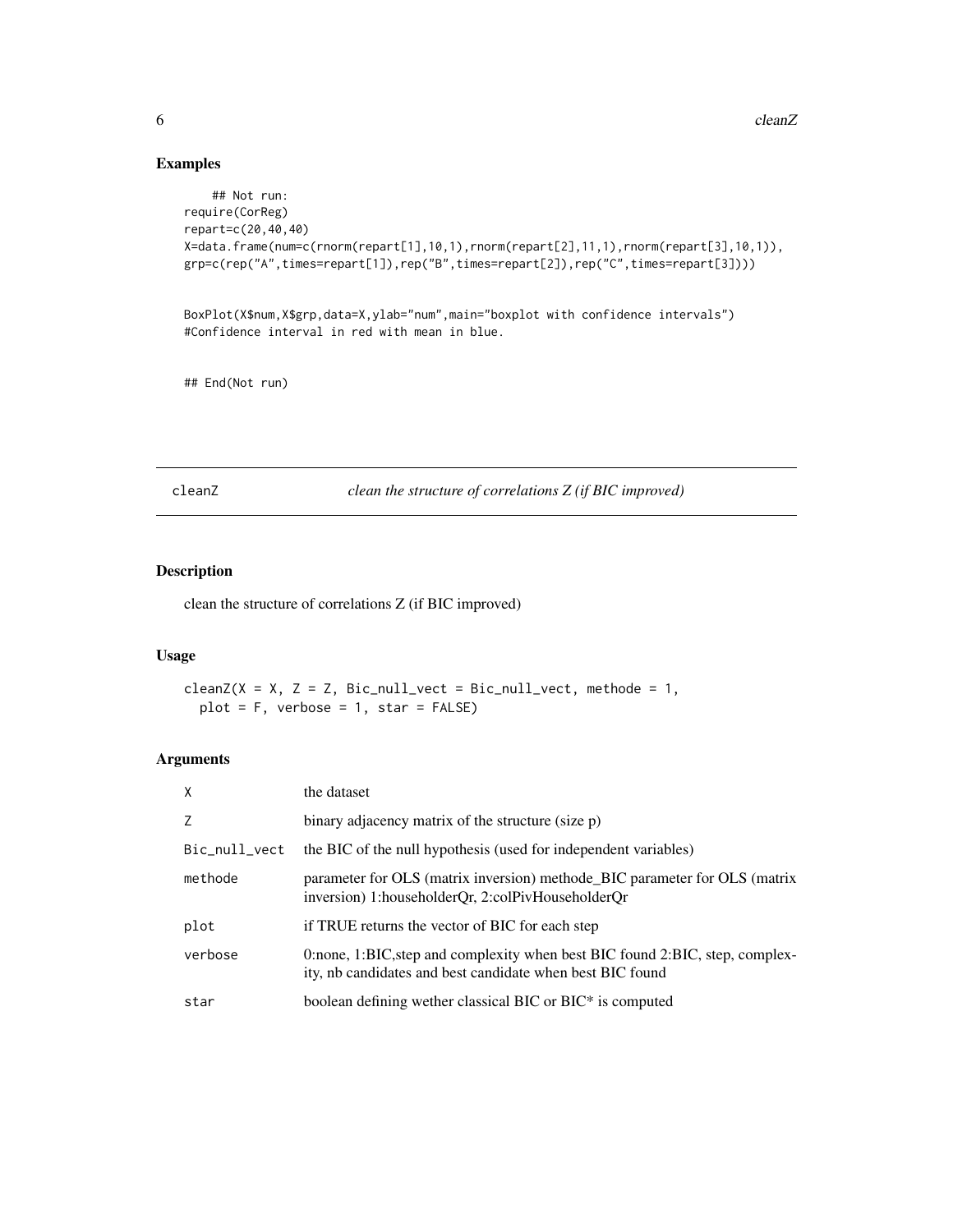<span id="page-6-0"></span>

## Description

This function cleans the structure of correlations by setting to 0 the coefficients in the sub-regressions that are associated to a p-value below the "pvalmin" threshold.

## Usage

```
cleanZtest(Z = Z, X = X, pvalmin = 0.05, global = F, bonferroni = F)
```
## Arguments

| 7          | the binary matrix describing the sub-regression structure (as given by the "struc-<br>tureFinder" function).                                                   |
|------------|----------------------------------------------------------------------------------------------------------------------------------------------------------------|
| $\times$   | the dataset on which we have the sub-regression structure Z.                                                                                                   |
| pvalmin    | the threshold on coefficients p-values to clean the structure.                                                                                                 |
| global     | boolean. If TRUE the threshold is only on the F statistic for each sub-regression,<br>not on each coefficients. So it will only remove entire sub-regressions. |
| bonferroni | boolean to use bonferroni correction on the pvalmin parameter to avoid multiple<br>testing issues.                                                             |

| compare_struct | To compare sub-regression structures |  |
|----------------|--------------------------------------|--|
|                |                                      |  |

## Description

Compares two sub-regression structures, considering one of them as the "true one".

## Usage

```
compare_struct(trueZ = trueZ, Zalgo = Zalgo, all = TRUE, mode = "NULL")
```

| trueZ | first structure (binary adjacency matrix)                                                                                                                                           |
|-------|-------------------------------------------------------------------------------------------------------------------------------------------------------------------------------------|
| Zalgo | second structure (binary adjacency matrix)                                                                                                                                          |
| all   | (boolean) Also compute the ratio for each stat.                                                                                                                                     |
| mode  | how to modify the structures before comparison. mode=c("NULL","hybrid","clique","sym")<br>It allows to compare groups instead of exact sub-regressions. Does nothing by<br>default. |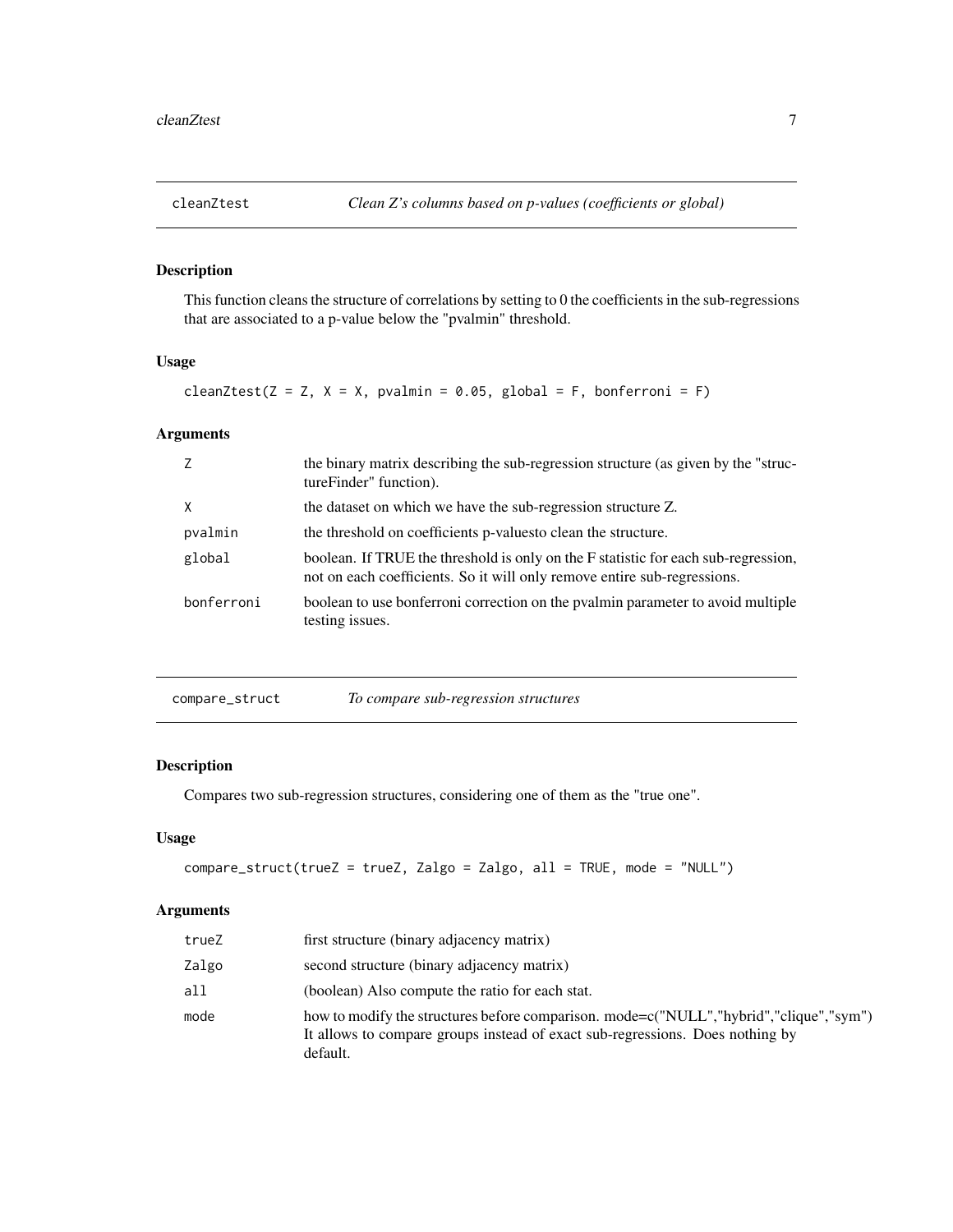## <span id="page-7-0"></span>Value

| true1       | Number of links that exist in both matrices                                                                                              |
|-------------|------------------------------------------------------------------------------------------------------------------------------------------|
| false1      | Number of links that exist only in Zalgo                                                                                                 |
| false0      | Number of links that exist only in trueZ                                                                                                 |
| deltadr     | Number of sub-regressions in trueZ - Number of sub-regressions in Zalgo (i.e. $\colon$<br>negative if too much sub-regressions in Zalgo) |
| true_left   | Number of variables redundant in both matrices                                                                                           |
| false_left  | Number of variables redundant in Zalgo but not in trueZ                                                                                  |
| ratio_true1 | ratio of links in trueZ that exist also in Zalgo                                                                                         |
| ratio_true0 | ratio of links not in trueZ that don't exist in Zalgo.                                                                                   |

| Conan | Removes missing values (rows and column to obtain a large full ma-<br>trix) |
|-------|-----------------------------------------------------------------------------|
|       |                                                                             |

## Description

Removes missing values (rows and column alternatively) to obtain a large full matrix

## Usage

 $Conn(X = X, nbytep = Inf, std = FALSE, verbose = FALSE,$ coercing = NULL, Xout = TRUE)

## Arguments

| $\mathsf{x}$ | the dataset (matrix) with missing values                                       |
|--------------|--------------------------------------------------------------------------------|
| nbstep       | number of cutting steps (may remove several rows or columns at each step)      |
| std          | (boolean) remove constant covariates                                           |
| verbose      | (boolean) to print the result                                                  |
| coercing     | vector of the covariates to keep (names or index)                              |
| Xout         | (boolean) to export or not the reduced matrix (if not, indices are sufficient) |

## Value

| individus_restants  |                                                          |
|---------------------|----------------------------------------------------------|
|                     | Index of remaining individuals                           |
| variables_restantes |                                                          |
|                     | Index of remaining variables                             |
| X                   | If Xout=TRUE, the reduced dataset without missing values |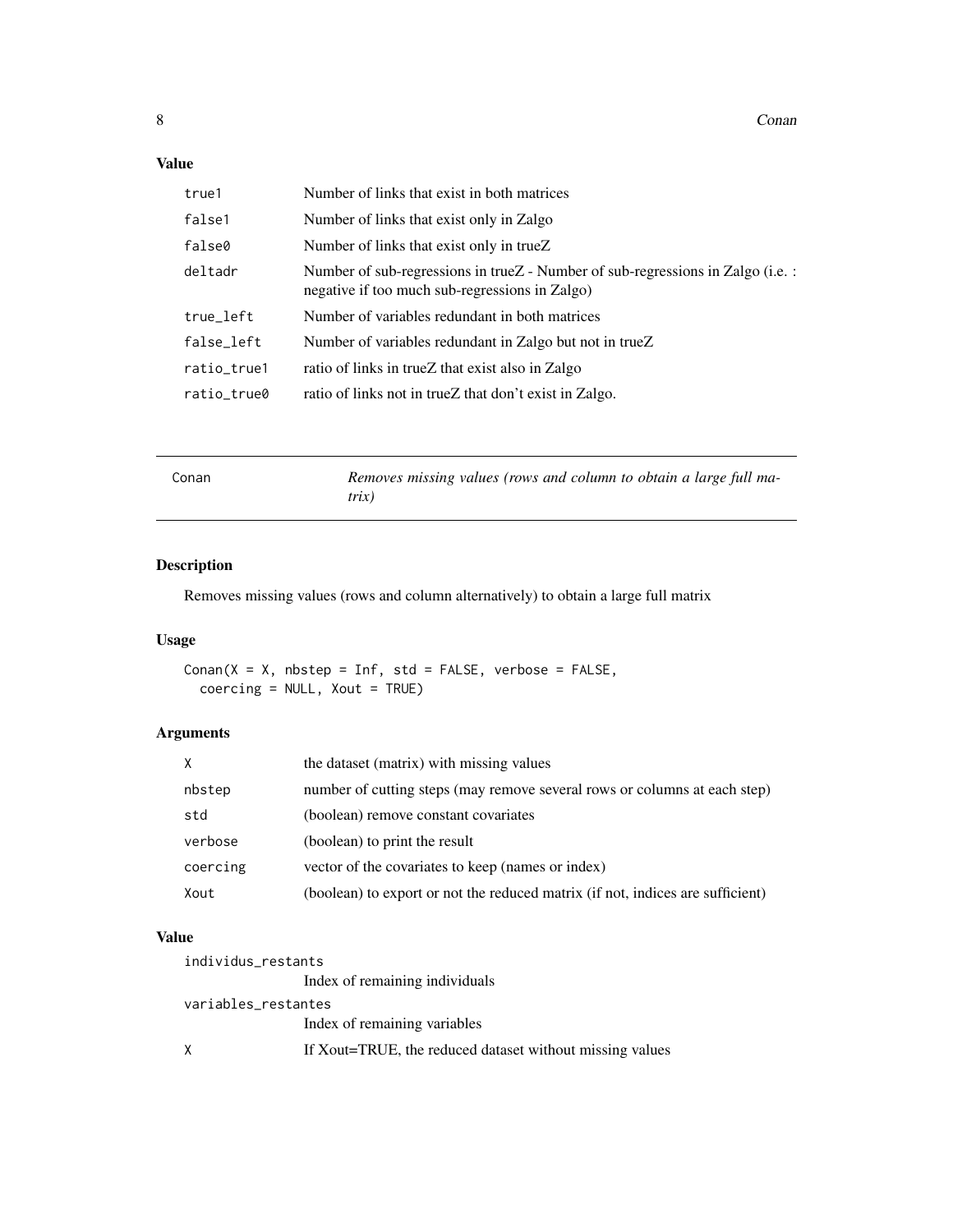#### <span id="page-8-0"></span>correg to the control of the control of the control of the control of the control of the control of the control of the control of the control of the control of the control of the control of the control of the control of th

#### Examples

```
## Not run:
 data<-mtcars
require(CorReg)
datamiss=Terminator(target = data,wrath=0.05)#5% of missing values
datamiss
showdata(datamiss)#plot positions of the missing values
reduced=Conan(X=datamiss)
reduced
```
## End(Not run)

correg *Linear regression using CorReg's method, with variable selection.*

## Description

Computes three regression models: Complete (regression on the wole dataset X), marginal (regression using only independant covariates:  $X[\cdot, \text{colSum}(Z) == 0]$  and plug-in (sequential regression based on the marginal model and then use redundant covariates by plug-in, with a regression on the residuals of the marginal model by the residuals of the sub-regressions). Each regression can be computed with variable selection (for example the lasso).

## Usage

```
correg(X = NULL, Y = NULL, Z = NULL, B = NULL, comb1 = TRUE,expl = FALSE, pred = FALSE, select = "lar", criterion = c("MSE",
  "BIC"), X_test = NULL, Y_test = NULL, intercept = TRUE, K = 10,
  groupe = NULL, Amax = NULL, lambda = 1, alpha = NULL, g = 5)
```

| X         | The data matrix (covariates) without the intercept                                                                                 |
|-----------|------------------------------------------------------------------------------------------------------------------------------------|
| Υ         | The response variable vector                                                                                                       |
| Z         | The structure (adjacency matrix) between the covariates                                                                            |
| B         | The $(d+1)$ xd matrix associated to Z and that contains the parameters of the sub-<br>regressions                                  |
| compl     | (boolean) to decide if the complete modele is computed                                                                             |
| expl      | (boolean) to decide if the explicative model is in the output                                                                      |
| pred      | (boolean) to decide if the predictive model is computed                                                                            |
| select    | selection method in ("lar","lasso","forward.stagewise","stepwise", "elasticnet",<br>"NULL","ridge","adalasso","clere","spikeslab") |
| criterion | the criterion used to compare the models                                                                                           |
| X test    | validation sample                                                                                                                  |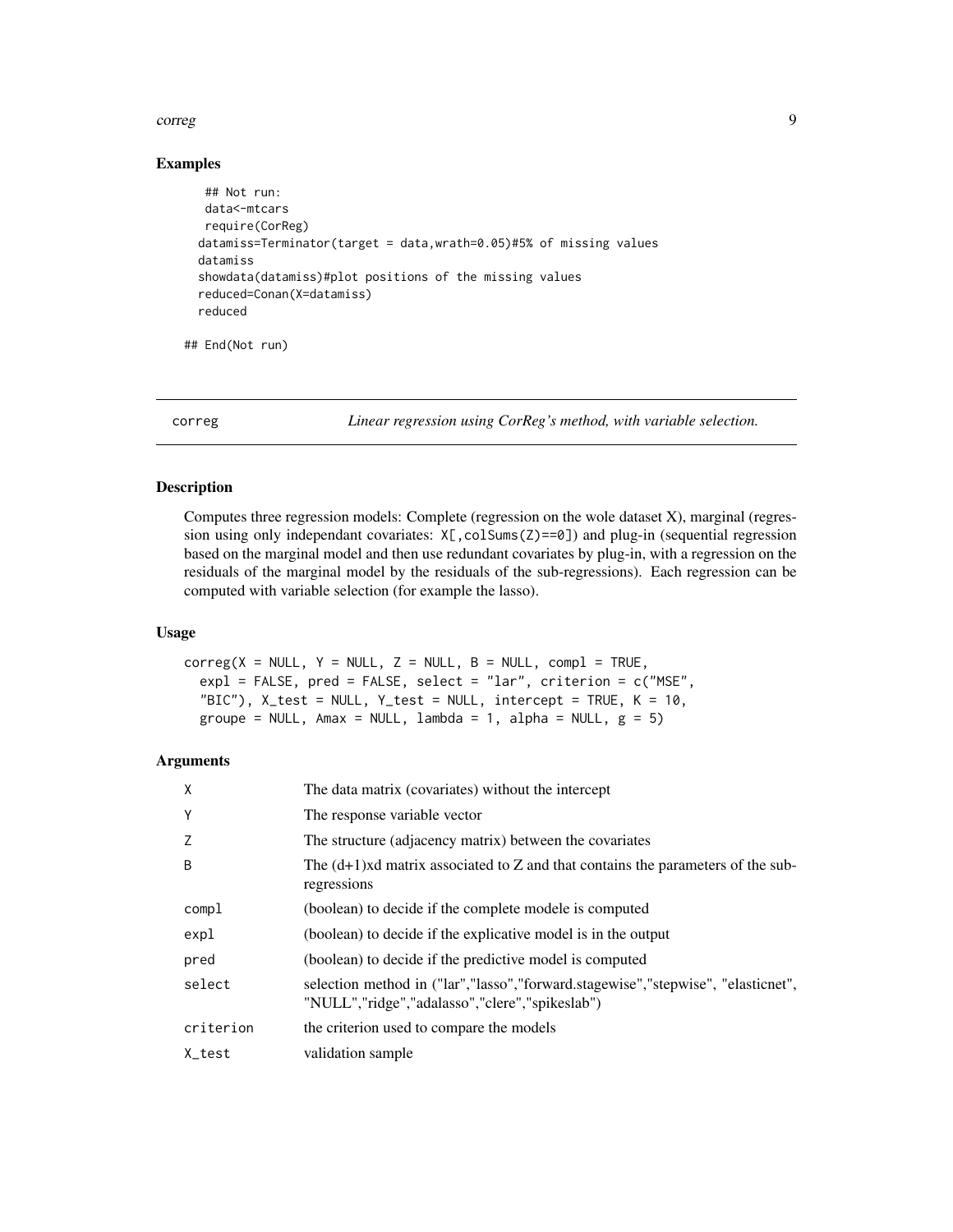| Y_test    | response for the validation sample                                                                                    |
|-----------|-----------------------------------------------------------------------------------------------------------------------|
| intercept | boolean. If FALSE intercept will be set to 0 in each model.                                                           |
| K         | the number of clusters for cross-validation                                                                           |
| groupe    | a vector of integer to define the groups used for cross-validation (to obtain a<br>reproductible result)              |
| Amax      | the maximum number of non-zero coefficients in the final model                                                        |
| lambda    | (optional) parameter for elasticnet or ridge (quadratic penalty) if select="elasticnet"<br>or "ridge".                |
| alpha     | Coefficients of the explicative model to coerce the predictive step. if not NULL<br>explicative step is not computed. |
| g         | (optional) number of group of variables for clere if select="clere"                                                   |

## Value

a list that contains:

| compl        | Results associated to the regression on X                                                              |
|--------------|--------------------------------------------------------------------------------------------------------|
| expl         | Results associated to the marginal regression on explicative covariates (defined<br>by colSums $(Z)=0$ |
| pred         | Results associated to the plug-in regression model.                                                    |
| compl\$A     | Vector of the regression coefficients (the first is the intercept). (also have expl\$A<br>and pred\$A) |
| compl\$BIC   | BIC criterion associated to the model (also have expl\$A and pred\$A)                                  |
| compl\$AIC   | AIC criterion associated to the model (also have expl\$A)                                              |
| compl\$CVMSE | Cross-validated MSE associated to the model (also have expl\$A)                                        |

## Examples

```
## Not run:
require(CorReg)
   #dataset generation
  base=mixture_generator(n=15,p=10,ratio=0.4,tp1=1,tp2=1,tp3=1,positive=0.5,
                         R2Y=0.8,R2=0.9,scale=TRUE,max_compl=3,lambda=1)
  X_appr=base$X_appr #learning sample
  Y_appr=base$Y_appr #response variable for the learning sample
  Y_test=base$Y_test #responsee variable for the validation sample
  X_test=base$X_test #validation sample
  TrueZ=base$Z#True generative structure (binary adjacency matrix)
   #Regression coefficients estimation
   select="lar"#variable selection with lasso (using lar algorithm)
   resY=correg(X=X_appr,Y=Y_appr,Z=TrueZ,compl=TRUE,expl=TRUE,pred=TRUE,
              select=select,K=10)
  #MSE computation
```
MSE\_complete=MSE\_loc(Y=Y\_test,X=X\_test,A=resY\$compl\$A)#classical model on X MSE\_marginal=MSE\_loc(Y=Y\_test,X=X\_test,A=resY\$expl\$A)#reduced model without correlations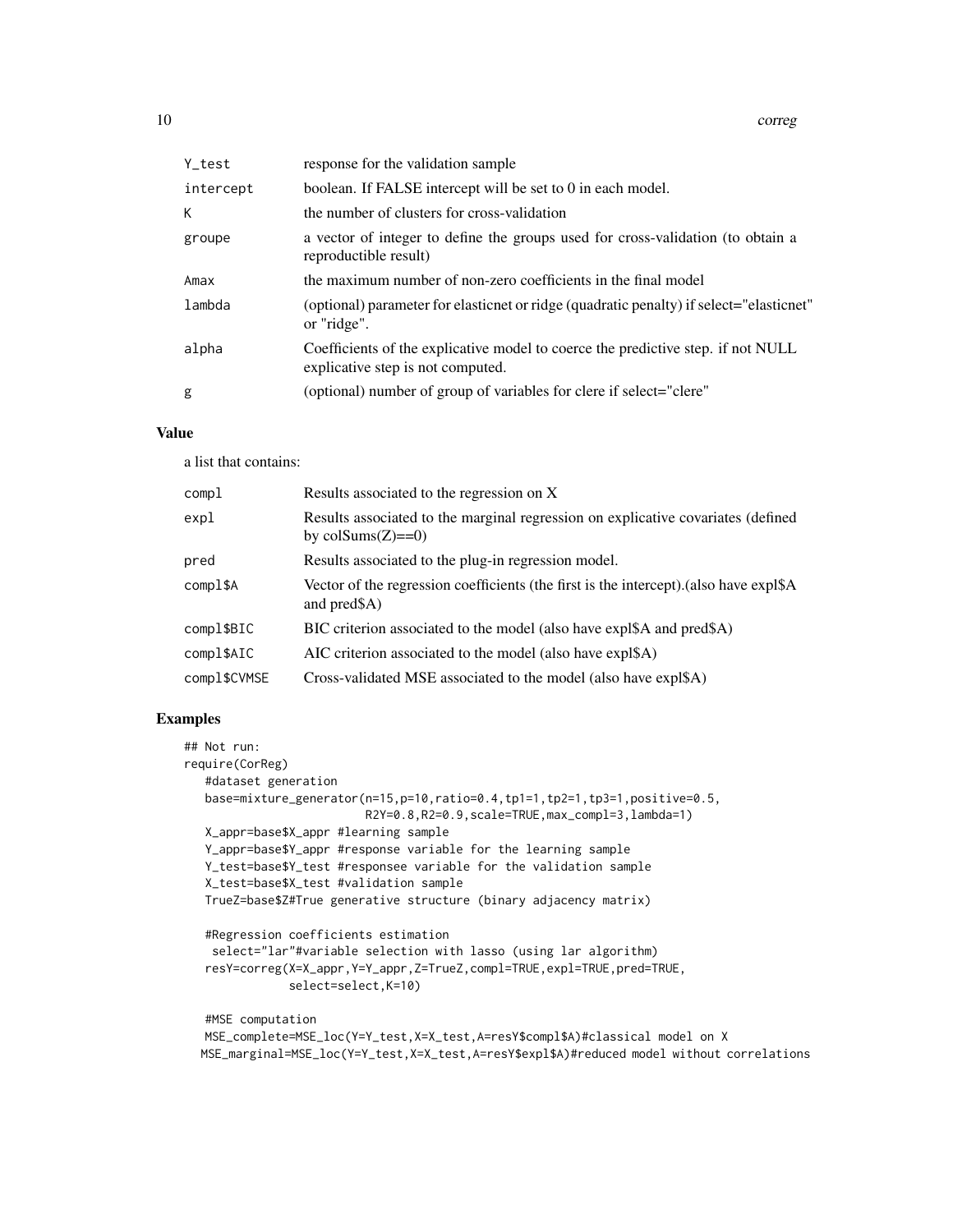#### <span id="page-10-0"></span> $CVMSE$  11

```
MSE_plugin=MSE_loc(Y=Y_test,X=X_test,A=resY$pred$A)#plug-in model
MSE_true=MSE_loc(Y=Y_test,X=X_test,A=base$A)# True model
```

```
#MSE comparison
MSE=data.frame(MSE_complete,MSE_marginal,MSE_plugin,MSE_true)
MSE#estimated structure
compZ$true_left;compZ$false_left
```

```
barplot(as.matrix(MSE),main="MSE on validation dataset", sub=paste("select=",select))
abline(h=MSE_complete,col="red")
```
## End(Not run)

CVMSE *Cross validation*

## Description

Cross validation

#### Usage

```
CVMSE(X = X, Y = Y, K = K, intercept = TRUE, methode = 1,
 groupe = NULL
```
#### Arguments

| X         | covariates matrix (double)                                                                    |
|-----------|-----------------------------------------------------------------------------------------------|
| Y         | response variable                                                                             |
| К         | number of classes                                                                             |
| intercept | (boolean) with or without an intercept                                                        |
| methode   | the methode used by OLS.                                                                      |
| groupe    | a vector to define the groups used for cross-validation (to obtain a reproductible<br>result) |

density\_estimation *BIC of estimated marginal gaussian mixture densities*

## Description

Estimates the density of each covariates with gaussian mixture models and then gives the associated BIC.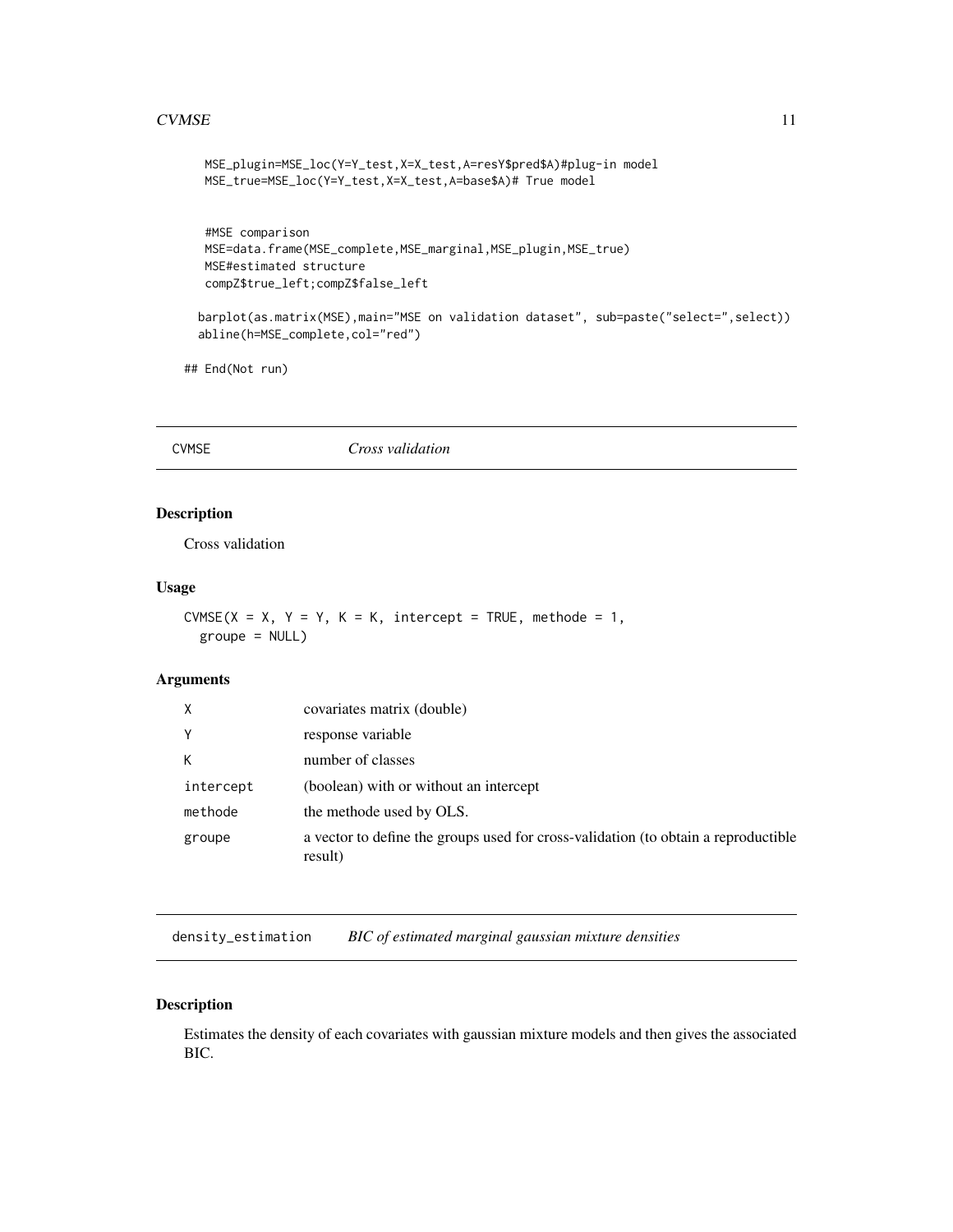## Usage

```
density_estimation(X = X, nbclustmax = 10, nbclustmin = 1,
 verbose = FALSE, detailed = FALSE, max = TRUE, package = c("mclust","Rmixmod"), nbini = 20, matshape = FALSE, ...)
```
#### Arguments

| X          | the dataset (matrix)                                                                                    |
|------------|---------------------------------------------------------------------------------------------------------|
| nbclustmax | max number of clusters in the gaussian mixtures                                                         |
| nbclustmin | min number of clusters in the gaussian mixtures                                                         |
| verbose    | verbose or not                                                                                          |
| detailed   | boolean to give the details of the mixtures found                                                       |
| max        | boolean. Use an heuristic to shrink nbclustmax according to the number of<br>individuals in the dataset |
| package    | package to use (Rmixmod, mclust)                                                                        |
| nbini      | number of initial points for Rmixmod                                                                    |
| matshape   | boolean to give the detail in matricial shape                                                           |
| $\cdot$    | additional parameters                                                                                   |
|            |                                                                                                         |

## Value

a list that contains:

| BIC_vect | vector of the BIC (one per variable)                                                       |
|----------|--------------------------------------------------------------------------------------------|
| BIC      | global value of the BIC $(=\text{sum(BIC\_vect}))$                                         |
| nbclust  | vector of the numbers of components                                                        |
| details  | list of matrices that describe each Gaussian Mixture (proportions, means and<br>variances) |

## Examples

```
## Not run:
 rm(list=ls())#clean the workspace
```
require(CorReg) #dataset generation base=mixture\_generator(n=150,p=10,valid=0,ratio=0.4,tp1=1,tp2=1,tp3=1,positive=0.5, R2Y=0.8,R2=0.9,scale=TRUE,max\_compl=3,lambda=1) X\_appr=base\$X\_appr #learning sample density=density\_estimation(X = X\_appr, detailed = TRUE)#estimation of the marginal densities density\$BIC\_vect #vector of the BIC (one per variable) density\$BIC #global value of the BIC (sum of the BICs) density\$nbclust #vector of the numbers of components. density\$details #matrices that describe each Gaussian Mixture (proportions, means and variances)

## End(Not run)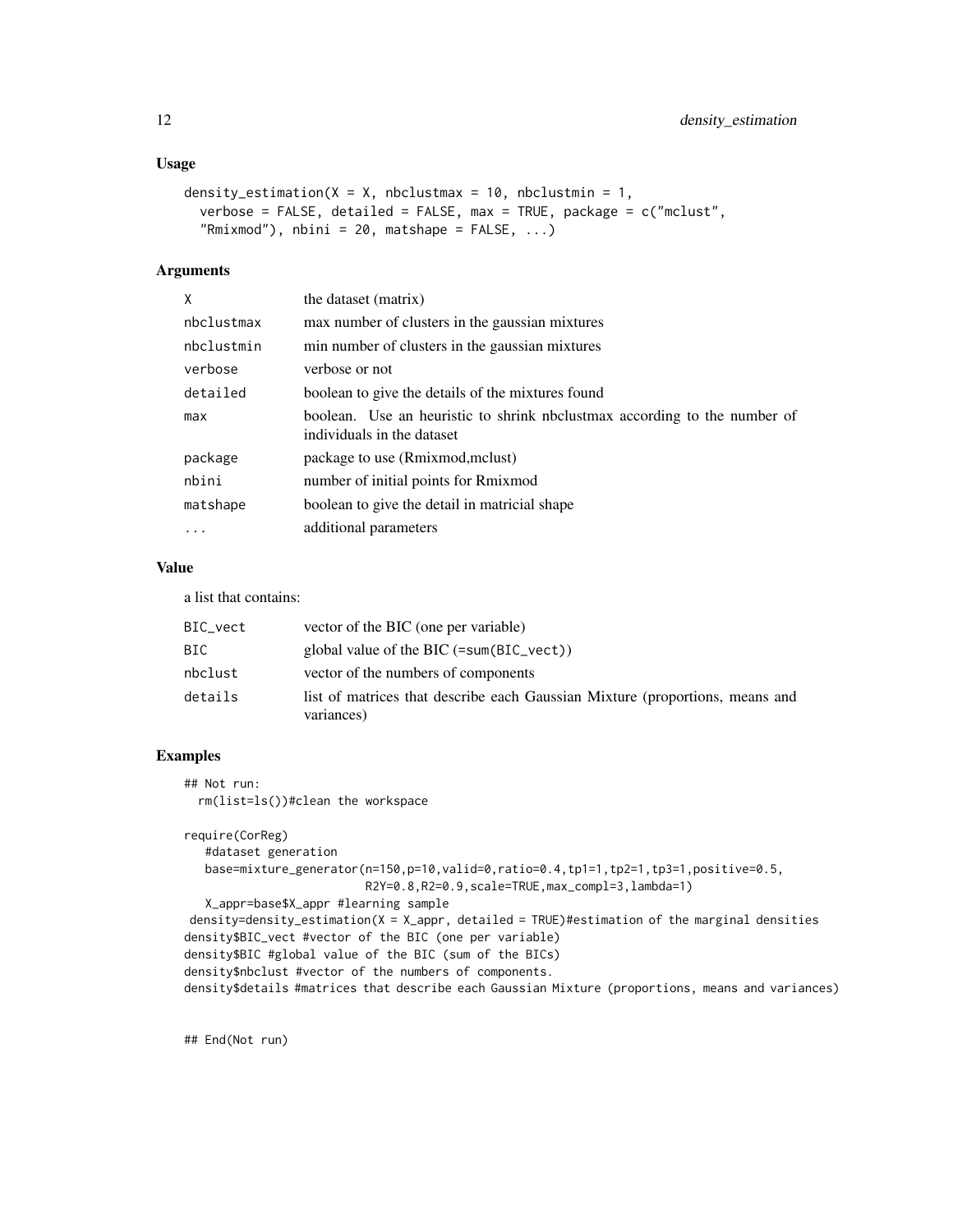<span id="page-12-0"></span>

## Description

Histograms with clusters

## Usage

```
Hist(x, classes = NULL, plot = TRUE, col = 2:10, mode = c("classical",
  "cumsum", "density"), breaks = "Sturges", ...)
```
## Arguments

| $\mathsf{x}$ | a vector, matrix or data. frame on which the histogram will be computed and<br>ploted.               |
|--------------|------------------------------------------------------------------------------------------------------|
| classes      | vector of classes to color                                                                           |
| plot         | if FALSE, the histogram is only computed with no graphical output.                                   |
| col          | numeric color                                                                                        |
| mode         | one of c("classical","cumsum","density")                                                             |
| breaks       | by default : "Sturges"                                                                               |
|              | further arguments and graphical parameters passed to plot.histogram and thence<br>to title and axis. |

## Examples

```
## Not run:
require(CorReg)
x<-c(rnorm(50,0,1),rnorm(50,1,1))
classes<-rep(1:2,each=50)
Hist(x,classes)
## End(Not run)
```
matplot\_zone *Matplot with curves comparison by background colors.*

## Description

Plot the columns of one matrix against the columns of another, with conditionnal background for easier comparison of curves.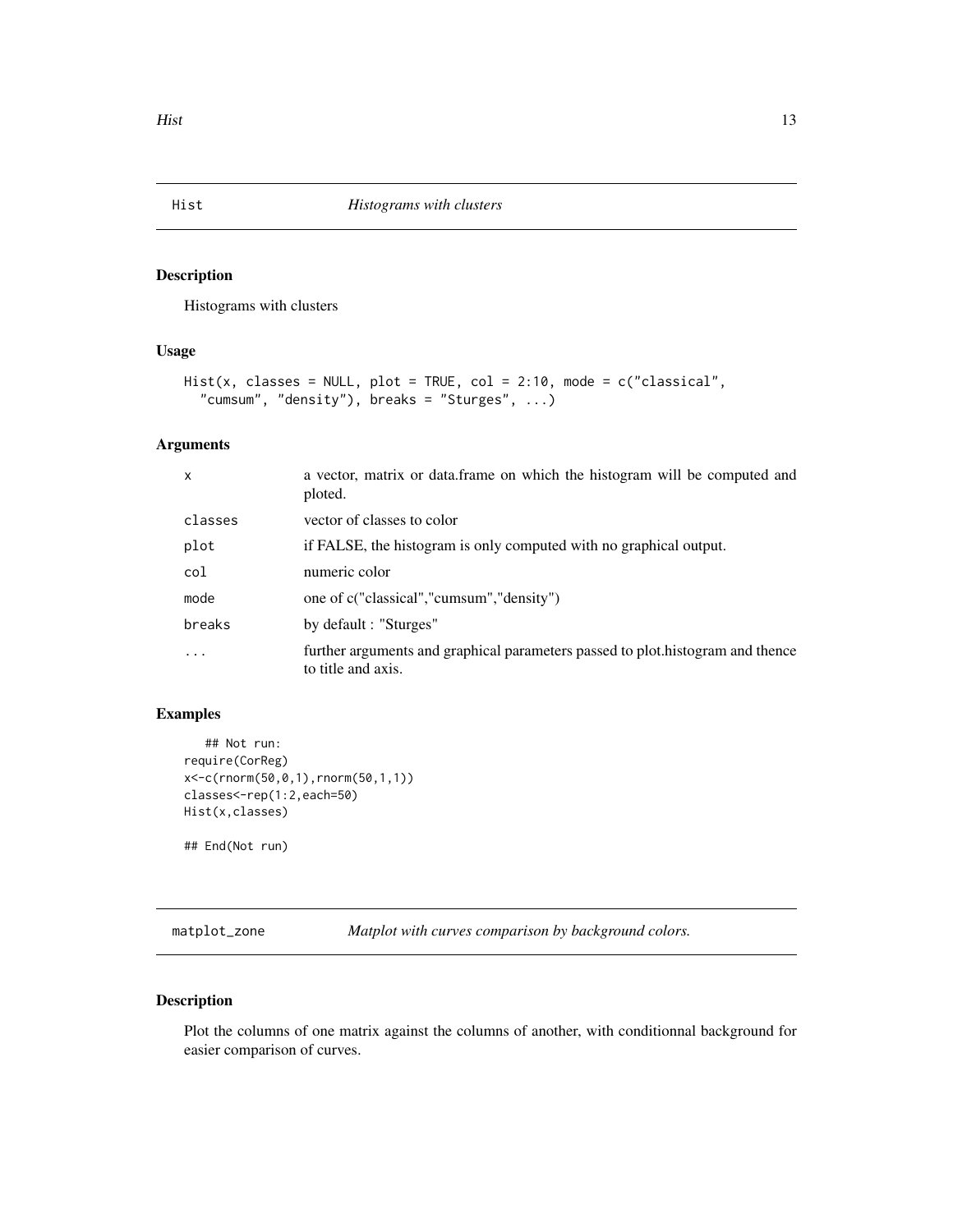```
matplot_zone(x = x, y = y, col = 1:6, alpha = 0.2, what = which.min,
 ylim = NULL, xlim = NULL, type = "p", xlab = NULL, ylab = NULL, ...)
```
## Arguments

| X        | the abscisses                                                                                                                                                                                                                                                                                                  |
|----------|----------------------------------------------------------------------------------------------------------------------------------------------------------------------------------------------------------------------------------------------------------------------------------------------------------------|
| У        | matrix of the curves (columns)                                                                                                                                                                                                                                                                                 |
| col      | list of colors (like in matplot)                                                                                                                                                                                                                                                                               |
| alpha    | parameter for transparency of the background                                                                                                                                                                                                                                                                   |
| what     | a function to choose a winner. Takes y as an input and must return a vector of<br>colors (can be positive integers) of size $length(x)$                                                                                                                                                                        |
| ylim     | ranges of y axe                                                                                                                                                                                                                                                                                                |
| xlim     | ranges of x axe                                                                                                                                                                                                                                                                                                |
| type     | character string (length 1 vector) or vector of 1-character strings indicating the<br>type of plot for each column of y. The first character of type defines the first plot,<br>the second character the second, etc. Characters in type are cycled through; e.g.,<br>"pl" alternately plots points and lines. |
| xlab     | title for x axe                                                                                                                                                                                                                                                                                                |
| ylab     | title for y axe                                                                                                                                                                                                                                                                                                |
| $\ddots$ | Other graphical parameters                                                                                                                                                                                                                                                                                     |

## Examples

```
## Not run:
require(CorReg)
n=15
x=1:n
y=cbind(c(rnorm(5,0,1),rnorm(5,1,1),rnorm(5,2,1)),
         c(rnorm(5,0,1),rnorm(5,1,1),rnorm(5,4,1)),
         c(rnorm(5,1,3), rnorm(5,1,2), rnorm(5,1,1)))
matplot_zone(x,y,type="l",what=which.max,main="Highest curve")
#background color follows color of the highest curve
matplot_zone(x,y,type="l",what=which.min,main="Lowest curve")
#background color follows color of the lowest curve
```
## End(Not run)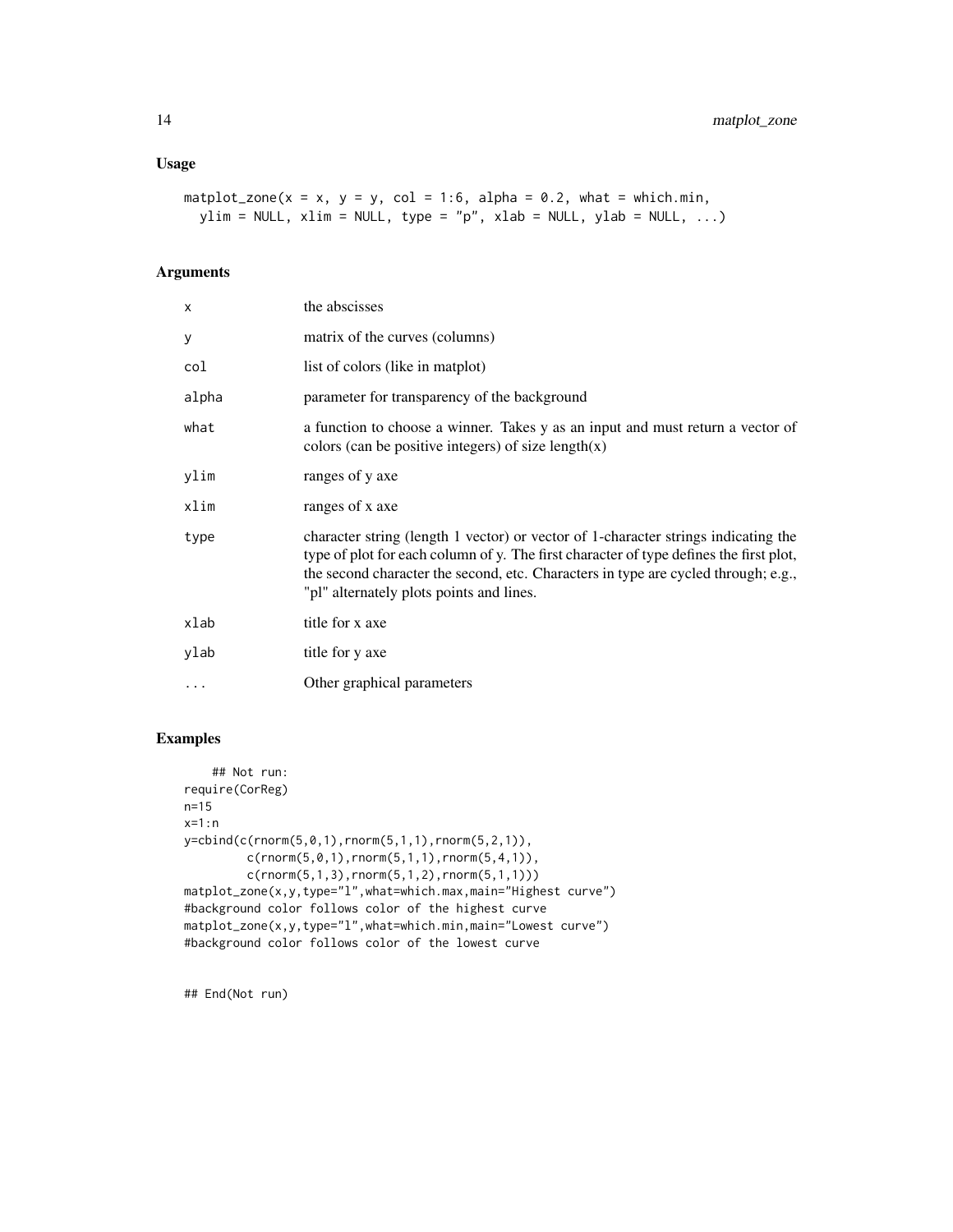<span id="page-14-0"></span>mixture\_generator *Gaussian mixtures dataset generator with regression between the covariates*

## Description

Generates a dataset (with an additional validation sample) made of Gaussian mixtures with some of them generated by sub-regressions on others. A response variable is then added by linear regression. This function is used to generate datasets for simulations using CorReg, or just with Gaussian Mitures.

## Usage

```
mixture_generator(n = 130, p = 100, ratio = 0.4, max_compl = 1,
  valid = 1000, positive = 0.6, sigma_Y = 10, sigma_X = NULL,
 R2 = NULL, R2Y = 0.4, meanvar = NULL, sigmavar = NULL, lambda = 3,
 Amax = NULL, lambdapois = 10, gamma = FALSE, gammashape = 1,
  gammascale = 0.5, tp1 = 1, tp2 = 1, tp3 = 1, nonlin = 0,
  pnonlin = 2, scale = TRUE, Z = NULL
```

| n                | the number of individuals in the learning dataset                                                                |
|------------------|------------------------------------------------------------------------------------------------------------------|
| p                | the number of covariates (without the response)                                                                  |
| ratio            | the ratio of covariates generated by sub-regressions on others                                                   |
| $max_{comp1}$    | the number of covariates in each sub-regression                                                                  |
| valid            | the number of individuals in the validation sample                                                               |
| positive         | the ratio of positive coefficients in both the regression and the sub-regressions                                |
| sigma_Y          | the standard deviation for the noise of the regression                                                           |
| sigma_X          | the standard deviation for the noise of the sub-regressions (all). ignored if<br>gamma=TRUE or if R2 is not NULL |
| R <sub>2</sub>   | the strength of the sub-regressions (coefficients will be chosen to obtain this<br>value).                       |
| R <sub>2</sub> Y | the strength of the main regression (coefficients will be chosen to obtain this<br>value).                       |
| meanvar          | vector of means for the covariates.                                                                              |
| sigmavar         | standard deviation of the covariates.                                                                            |
| lambda           | parameter of the Poisson's law that defines the number of components in Gaus-<br>sian Mixture models             |
| Amax             | the maximum number of covariates with non-zero coefficients in the regression                                    |
| lambdapois       | parameter used to generate the coefficient in the subregressions. Poisson's dis-<br>tribution.                   |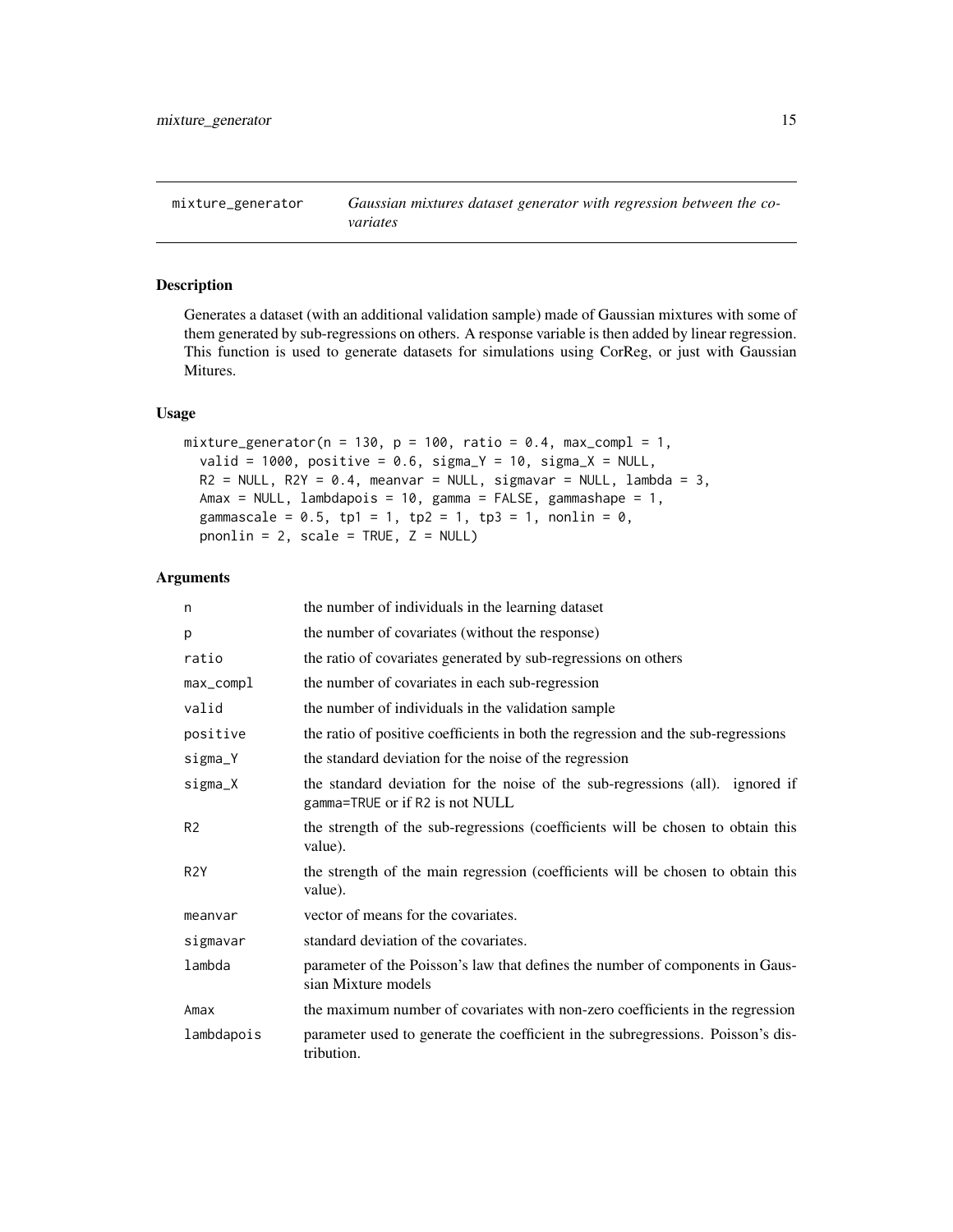| gamma      | (boolean) to generate a p-sized vector sigma_X gamma-distributed                                                                                                      |
|------------|-----------------------------------------------------------------------------------------------------------------------------------------------------------------------|
| gammashape | shape parameter of the gamma distribution (if needed)                                                                                                                 |
| gammascale | scale parameter of the gamma distribution (if needed)                                                                                                                 |
| tp1        | the ratio of right-side (explicative) covariates allowed to have a non-zero coeffi-<br>cient in the regression                                                        |
| tp2        | the ratio of left-side (redundant) covariates allowed to have a non-zero coeffi-<br>cient in the regression                                                           |
| tp3        | the ratio of strictly independent covariates allowed to have a non-zero coefficient<br>in the regression                                                              |
| nonlin     | to use non linear structure (squared or log). If not null, it is the proba to use<br>power pnonlin instead of log. The type is drawn for each link between covariates |
| pnonlin    | the power used if non linear structure                                                                                                                                |
| scale      | (boolean) to scale X before computing Y                                                                                                                               |
| Z          | the binary squared adjacency matrix (size p) to obtain. If NULL it is randomly<br>generated, based on ratio and max_compl parameters.                                 |

## Value

a list that contains:

| X_appr  | matrix of the learning set. p covariates following Gaussian Mixtures with some<br>of them generated by sub-regressions on others.                                                                   |
|---------|-----------------------------------------------------------------------------------------------------------------------------------------------------------------------------------------------------|
| Y_appr  | Response variable vector (size n) generated by linear regression on X_appr with<br>coefficients A and residual standard deviation sigma_Y.                                                          |
| A       | vector of the of the regression generating Y_appr                                                                                                                                                   |
| B       | Matrix of the coefficients of sub-regressions (first line : the intercepts) then<br>$B[i-1, j]$ is the coefficient associated to $X$ -appr[, i] in the sub-regression that<br>generates X_appr[, j] |
| Ζ       | Binary squared adjacency matrix of size p that describes the structure of sub-<br>regressions. $Z[i, j]=1$ if $X$ _appr[, i] explains $X$ _appr[, j]                                                |
| X_test  | validation sample generated the same way as X_appr, with valid individuals.                                                                                                                         |
| Y_test  | Response vector associated to the validation sample                                                                                                                                                 |
| sigma_X | Vector of the standard deviations of the residuals of the sub-regressions (one<br>value for each sub-regression)                                                                                    |
| sigma_Y | Standard deviation of the residual of the regression that generates Y_appr and<br>Y_test.                                                                                                           |
| nbcomp  | vector of the number of components for covariates that are not explained by<br>others.                                                                                                              |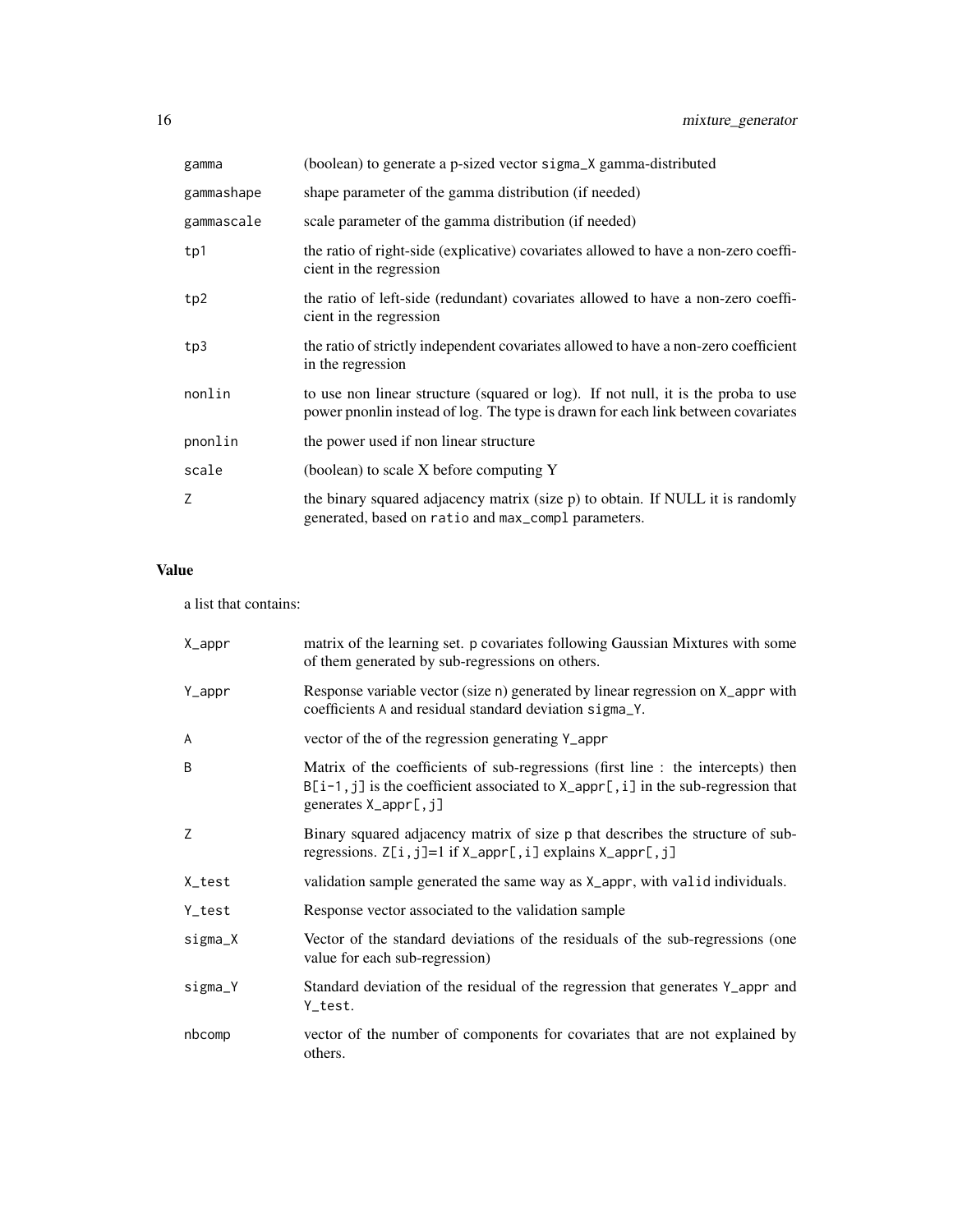#### <span id="page-16-0"></span>MSE\_loc 17

#### Examples

```
## Not run:
require(CorReg)
  #dataset generation
  base=mixture_generator(n=1500,p=10,valid=0)
  X_appr=base$X_appr #learning sample
  Y_appr=base$Y_appr#response variable
  for(i in 1:ncol(X_appr)){
  hist(X_appr[,i])
  }
```
## End(Not run)

MSE\_loc *Simple MSE function*

## Description

This function computes the MSE (Mean Squared Error) of prediction associated to a vector of coefficients A used to predict a response variable Y by linear regression on X, with an intercept or not.

#### Usage

 $MSE\_loc(Y = Y, X = X, A = A, intercept = T)$ 

#### Arguments

|           | the response variable (vector)                                                |
|-----------|-------------------------------------------------------------------------------|
| X         | the dataset (matrix of covariates)                                            |
| A         | the vector of coefficients                                                    |
| intercept | (boolean) to add a column of 1 to X if A contains an intercept and X doesn't. |

#### Value

the Mean Squared Error observed on X when using A coefficients to predict Y.

@examples require(CorReg) #dataset generation base=mixture\_generator(n=15,p=5,valid=100,scale=TRUE) X\_appr=base\$X\_appr #learning sample Y\_appr=base\$Y\_appr#response variable X\_test=base\$X\_test#validation sample Y\_test=base\$Y\_test#response variable (validation sample) A=lm(Y\_appr~X\_appr)\$coefficients MSE\_loc(Y=Y\_appr,X=X\_appr,A=A)#MSE on the learning dataset MSE\_loc(Y=Y\_test,X=X\_test,A=A)#MSE on the validation sample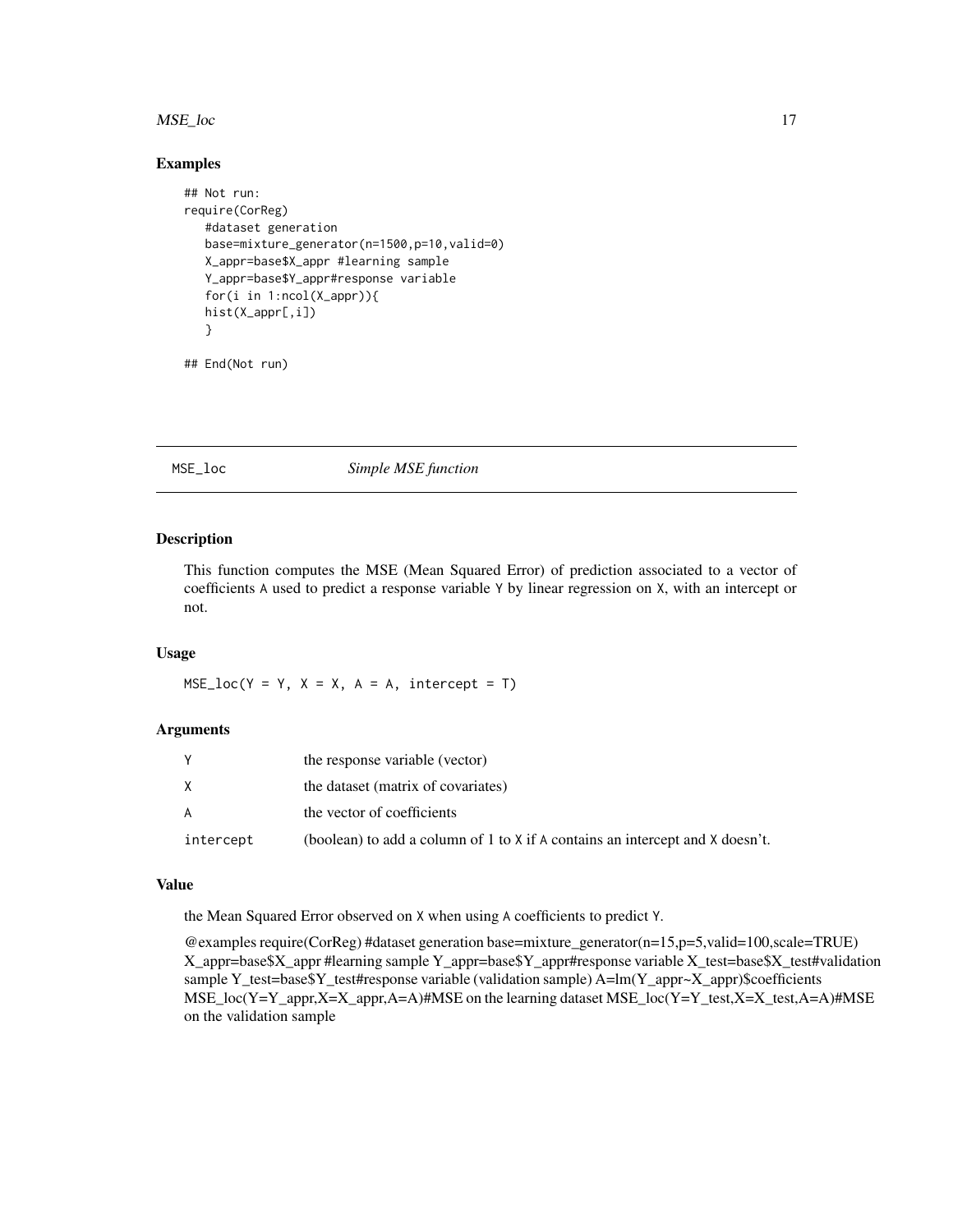<span id="page-17-0"></span>

## Description

Describe the result of a naive binary discriminant model

#### Usage

 $naive_model(proba_1 = 0.8, effect if = 100, nb_1 = NULL)$ 

## Arguments

| proba 1  | The ratio of 1 in the population (if nb $\,$ 1 is NULL)                           |
|----------|-----------------------------------------------------------------------------------|
| effectif | The global effective of the population                                            |
| nb 1     | The number of 1 in the population. If not NULL probaled is not read. default=NULL |

## Description

Replace all non numeric values in a vector by NA's and change the vector format to be numeric

## Usage

Numeric\_Only(x = NULL)

## Arguments

x The vector to clean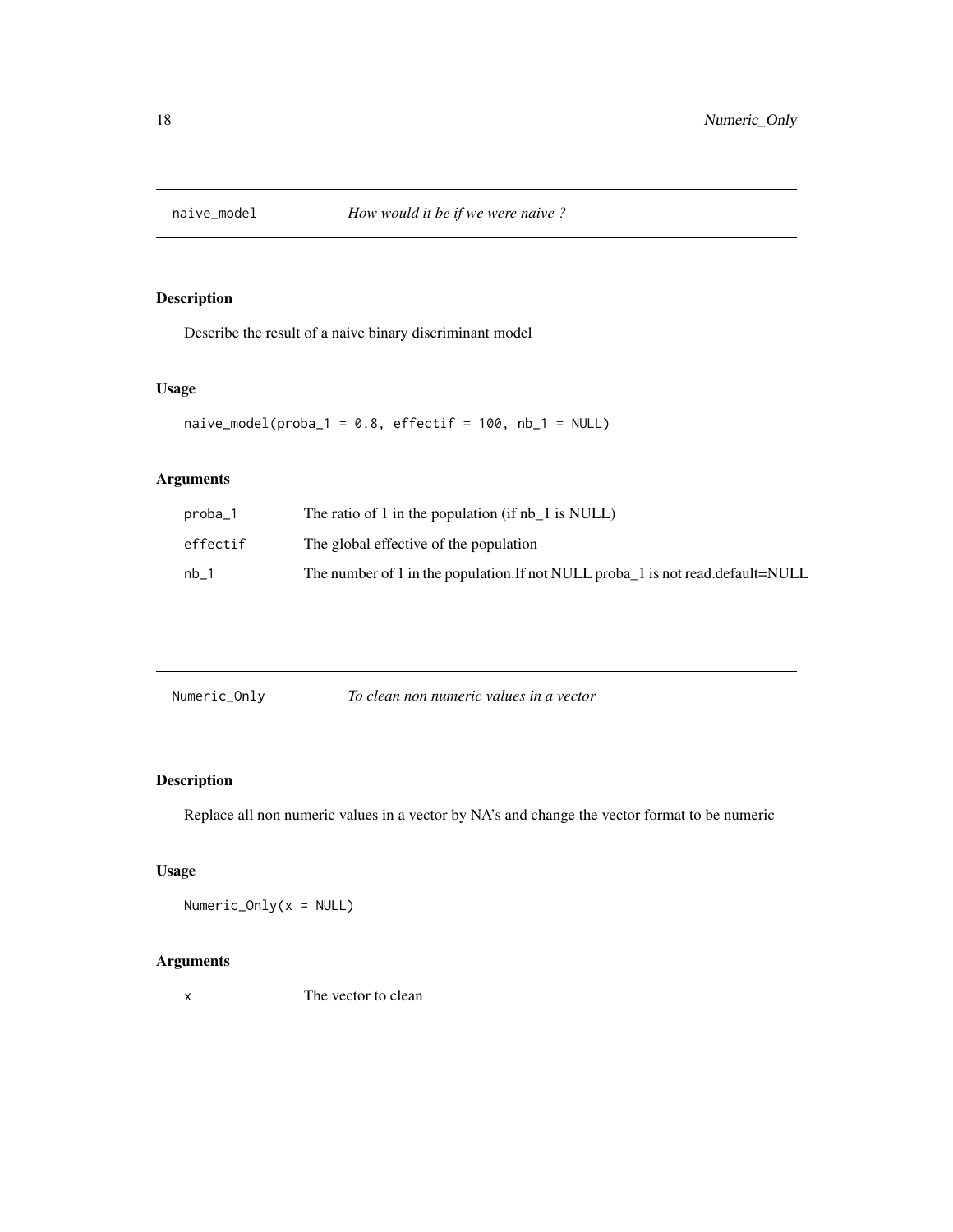<span id="page-18-0"></span>ProbaZ *Probability of Z without knowing the dataset. It also gives the exact number of binary nilpotent matrices of size p.*

## Description

Probability of Z without knowing the dataset. It also gives the exact number of binary nilpotent matrices of size p.

## Usage

 $Probability(Z = NULL, p = NULL, proba = FALSE, star = TRUE)$ 

## Arguments

| Z     | binary adjacency matrix of the structure (size p)                                                                                |
|-------|----------------------------------------------------------------------------------------------------------------------------------|
| p     | the number of covariates                                                                                                         |
| proba | gives the proba under the uniform law for Z. if FALSE and star=FALSE it gives<br>the number of p-sized binary nilpotent matrices |
| star  | gives the log proba under uniform law for p2                                                                                     |

purge\_values *Replaces unwanted values by NAs*

## Description

Find values in a dataframe and replace them by NAs. Also give the liste of the variables implied Beware of the factors. The variables stays as factors and the level is still in memory.

## Usage

```
purge_values(base, value)
```

| base  | the dataframe to clean                                                                                   |
|-------|----------------------------------------------------------------------------------------------------------|
| value | the value or vector of value to find and remove. if "space" it removes the blank<br>thousands separator. |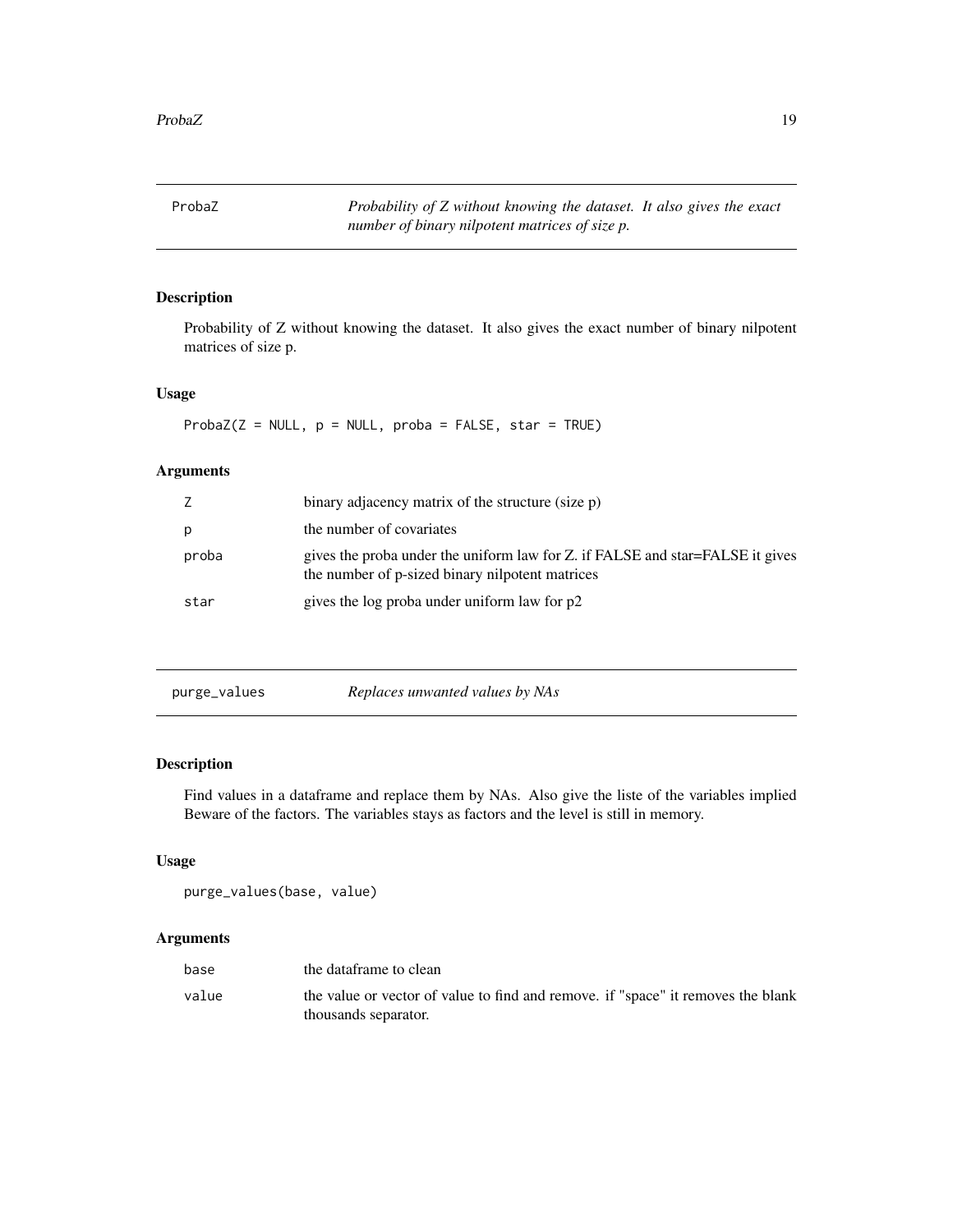#### <span id="page-19-0"></span>Description

This function describes the structure of sub-regression given by an adjacency matrix. It computes the associated regression coefficients and R-squared for each sub-regression.

#### Usage

```
readZ(Z = Z, B = NULL, crit = c("none", "R2", "F", "sigmaX"),varnames = NULL, output = c("index", "names", "all"), X = NULL,order = 1)
```
#### Arguments

| Z        | binary adjacency matrix of the structure (size p)                                                                              |
|----------|--------------------------------------------------------------------------------------------------------------------------------|
| B        | is the complete structure (Z with sub-regression coefficients instead of 1 and an<br>additional first line for the intercepts) |
| crit     | define the criterion to use: $c("none", "R2", "F", "sigmaX")$                                                                  |
| varnames | the names of the variables (size p)                                                                                            |
| output   | indicates the content of the output: c("index","names","all")                                                                  |
| X        | is a data frame or matrix containing the dataset                                                                               |
| order    | define the order used $(0: none, -1: decreasing, 1: growing)$ for printing                                                     |

#### Value

a list containing the sub-regressions details. Each item of the list represents a subregression. First element is the R-square.Second element is the variable that is regressed by others. Then comes the list of the explicative variables in the subgression and the associated coefficients (in the first column).

#### Examples

```
## Not run:
```

```
data<-mtcars
#we first search a sub-regression structure
res=structureFinder(X = data, nbini = 30, verbose=0)#then we can try to interpret it
readZ(Z = \text{res$Z-opt}, \text{crit} = \text{"R2"}, output = "all",X = \text{data})
#each component is a sub-regression
#First line : The adjusted R-squared is given
#Second line : the name of the covariate that is regressed by others
#other lines : Coefficients of sub-regression and name of the associated covariate
```
## End(Not run)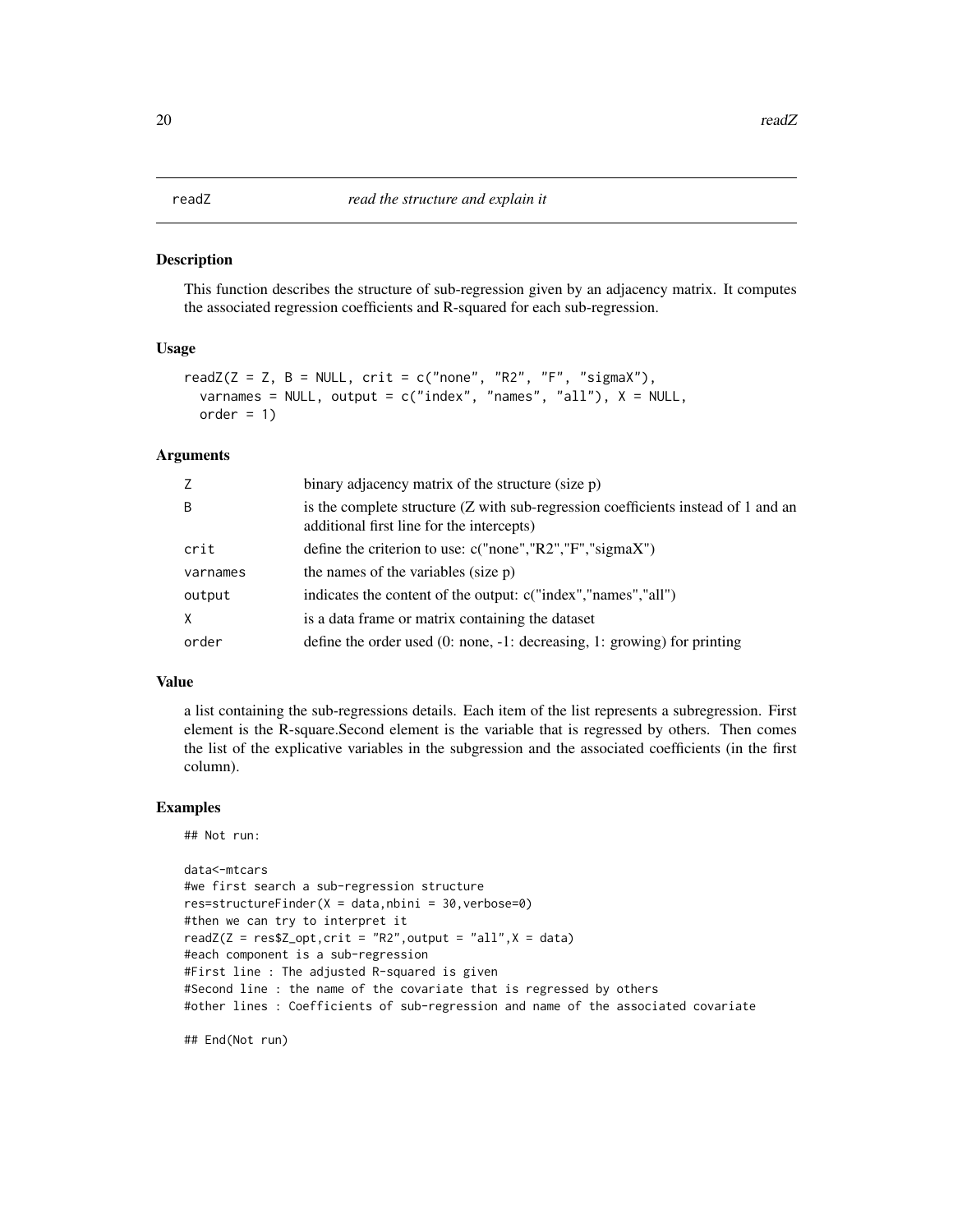<span id="page-20-0"></span>

#### Description

decision tree in a recursive way

#### Usage

```
recursive_tree(data = data, Y = "Y", modele = NULL, kill = NULL,index = NULL, print = TRUE, plot = TRUE, main = NULL, sub = NULL,
 lang = c("en", "fr"), all = FALSE, digits = getOption("digits") - 3)
```
#### Arguments

| data   | the dataset including the response                                      |
|--------|-------------------------------------------------------------------------|
| Y      | the name of the response                                                |
| modele | (optional) vector of names of covariates allowed in the tree            |
| kill   | vector of the names to kill (variables won't be used in the tree)       |
| index  | to give a number to the plot                                            |
| print  | boolean to print the tree parameters                                    |
| plot   | boolean to plot the tree                                                |
| main   | the main title if plot=TRUE                                             |
| sub    | the subtitle (if NULL it is automatically added)                        |
| lang   | the language for the automatic subtitle in the plot                     |
| all    | Logical. If TRUE, all nodes are labeled, otherwise just terminal nodes. |
| digits | number of digits for legend of the leaves                               |

#### Value

returns the tree as an "rpart" object and the modele as a vector of the names of the covariates the tree could have used (to give as an input of the function).

| modele | vector of the names of the covariates the tree could have used |
|--------|----------------------------------------------------------------|
| tree   | the regression tree as an "rpart" object                       |

## Examples

```
## Not run:
   data<-mtcars
   require(CorReg)
main="Regression tree of cars consumption (in mpg)"
  mytree=recursive_tree(data = data,Y ="mpg" ,main=main)
  #want to try without cylinder and disp
 mytree2=recursive_tree(data = data,Y ="mpg" ,kill=c("cyl","disp"),modele=mytree$modele,main=main)
```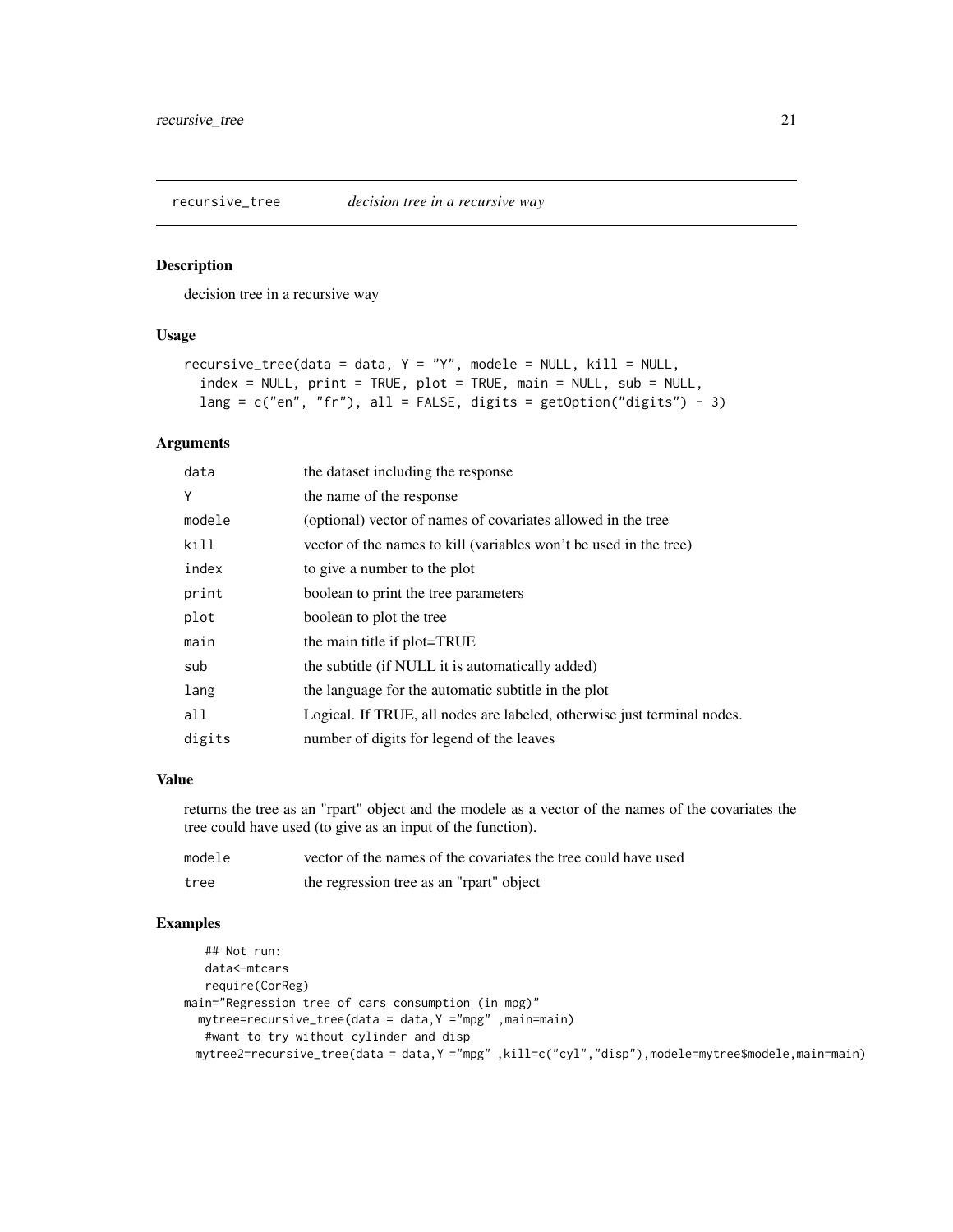<span id="page-21-0"></span>22 showdata and the state of the state of the state of the state of the state of the state of the state of the state of the state of the state of the state of the state of the state of the state of the state of the state o

## End(Not run)

report\_MSE *Quickly reports some MSE*

## Description

Some MSE reporting to have an overview of the predictive quality of a model.

## Usage

report\_MSE(real, prediction)

## Arguments

| real       | a numeric vector that contains the true values       |
|------------|------------------------------------------------------|
| prediction | a numeric vector that contains the predicted values. |

## Value

a list containing the MSE values. RMSE is the root MSE (square root of the mean square error) Relative is the mean of the relative errors (Root errors divided by the real values) !standard\_Deviation is the standard deviation of the root errors

| showdata |  |
|----------|--|
|----------|--|

To show the missing values of a dataset

#### Description

Plot the dataset with marks where there are missing value. It allows to have a quick idea of the structure of missing values (Missing at Random or not for example).

## Usage

showdata( $X = X$ , what = c("miss", "correl"), pch = 7)

| $\times$ | the matrix to analyse (matrix with missing values or correlations matrix)                                                                                                      |
|----------|--------------------------------------------------------------------------------------------------------------------------------------------------------------------------------|
| what     | indicates what to plot. If what="correl" and $X$ is a correlation matrix then<br>the plot is a correlation plot. Else it shows the missing values positions in the<br>dataset. |
| pch      | for missing, symbol to plot (can set pch="" for large datasets)                                                                                                                |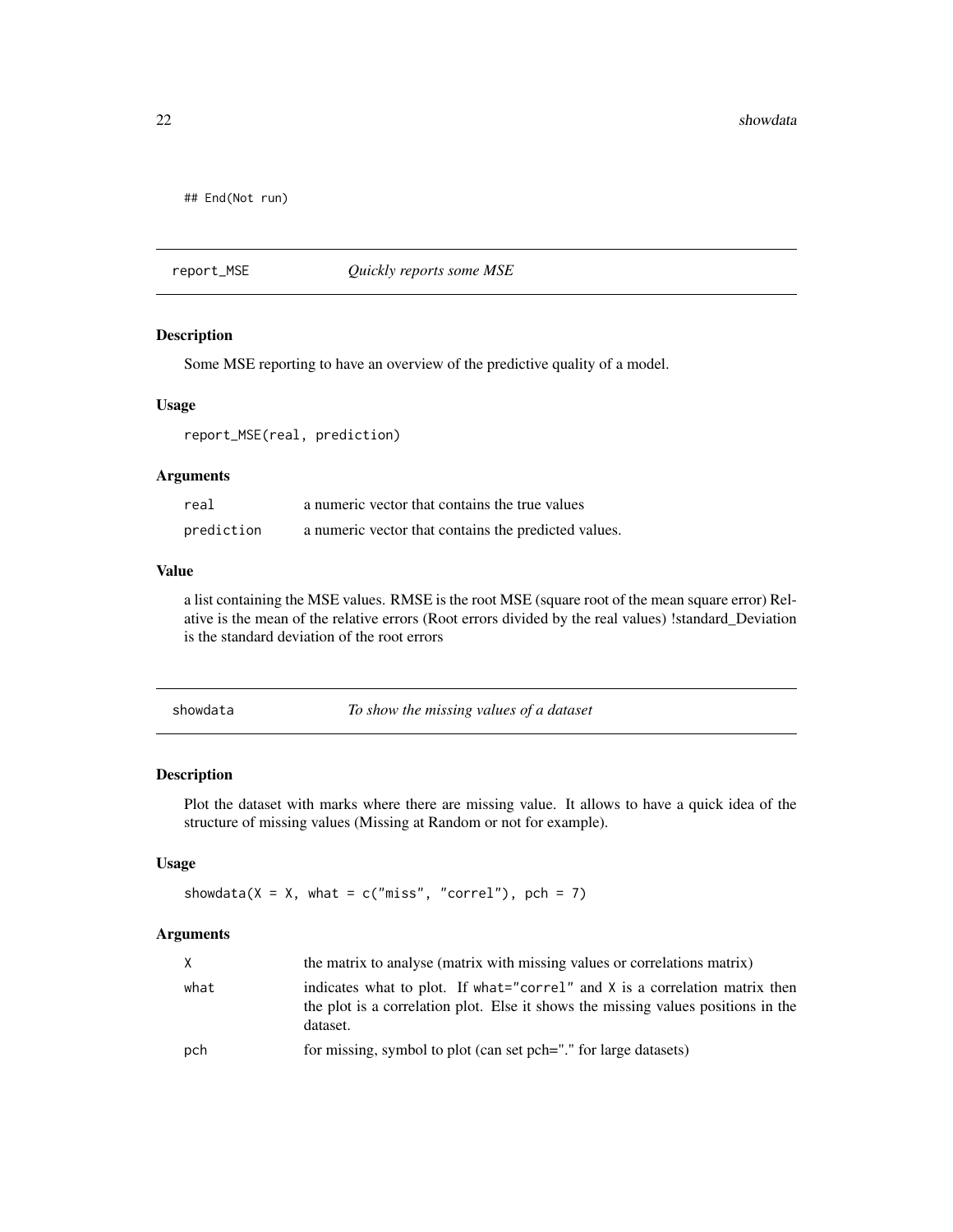## <span id="page-22-0"></span>structureFinder 23

#### Examples

```
## Not run:
  data<-mtcars
  require(CorReg)
 datamiss=Terminator(target = data,wrath=0.05)#5% of missing values
 showdata(datamiss)#plot positions of the missing values
 #missing values with a structure
 datamiss=Terminator(target = data,diag=1)#diag of missing values
 showdata(datamiss)#plot positions of the missing values (no full individuals, no full variable)
 opar=par(no.readonly = TRUE)
 showdata(X=cor(data),what="correl")
 par(opar)
## End(Not run)
```
structureFinder *MCMC algorithm to find a structure between the covariates*

## **Description**

This function computes a random walk based on a full generative model on the dataset. We optimize a BIC-like criterion to find a model of sub-regressions within the covariates. If marginal density are unknown, Gaussian Mixture models are used automatically. We obtain the best structure as an adjacency matrix (binary squared matrix) that corresponds to the Directed Acyclic Graph of dependencies within the covariates.

#### Usage

```
structureFinder(X = X, Z = NULL, Bic_null_vect = NULL, candidates = -1,
  reject = \theta, methode = 1, p1max = 5, p2max = NULL, Maxiter = 1,
  plot = FALSE, best = TRUE, better = FALSE, random = TRUE,
  verbose = 1, nb_opt_max = NULL, exact = TRUE, nbini = NULL,
  star = TRUE, clean = TRUE, \ldots)
```

| X             | the matrix of the dataset containing p correlated covariates (with n individuals)                                                                                        |
|---------------|--------------------------------------------------------------------------------------------------------------------------------------------------------------------------|
| Z.            | (optional) initial structure. Binary adjacency matrix of size p. if NULL zero<br>matrix is used                                                                          |
| Bic_null_vect | p-sized vector of the BIC values of the null hypothesis (used for independent<br>variables). If NULL then it would be computed based on Gausian Mitures hy-<br>pothesis. |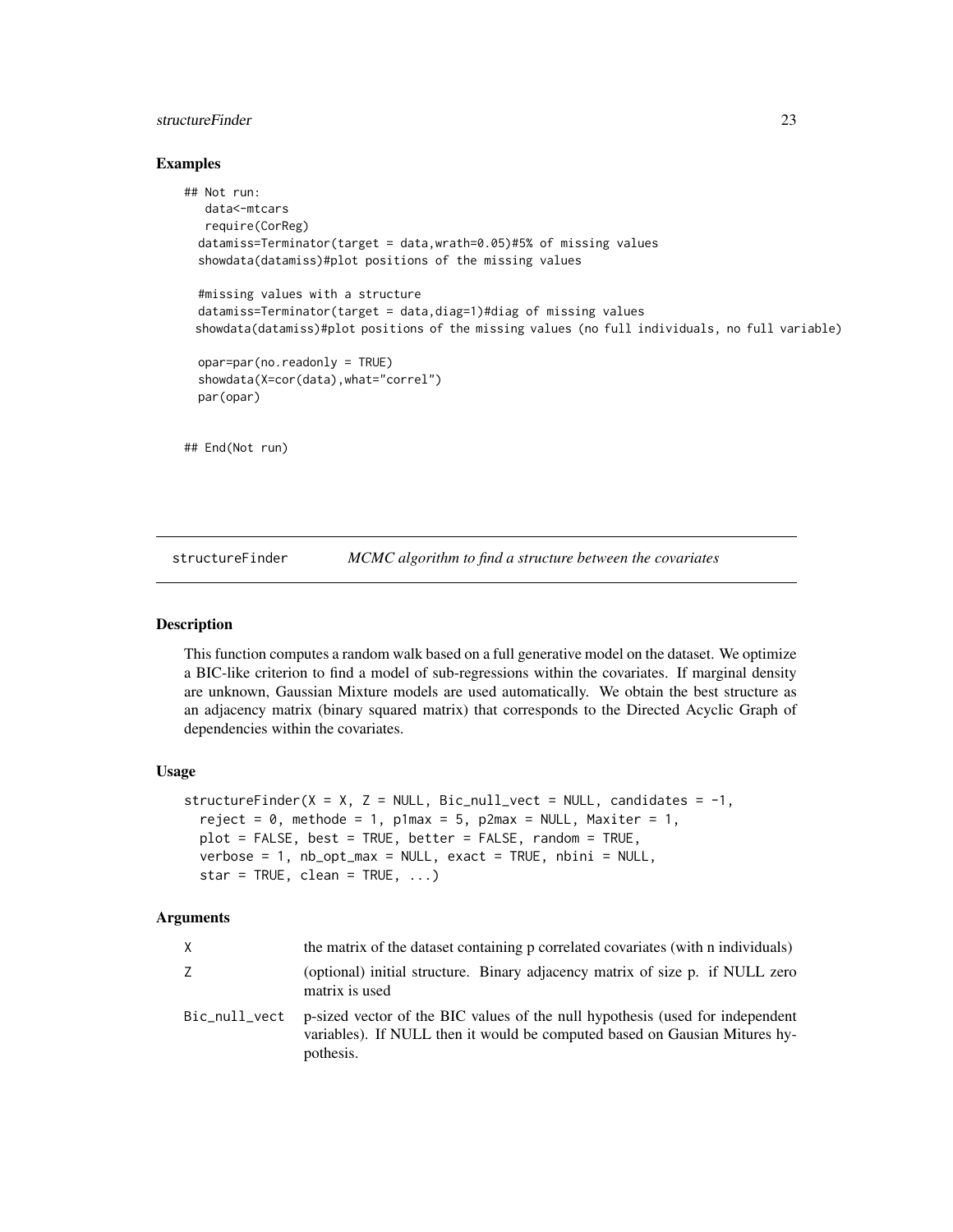| candidates | strategy to define a neighourhood (list of candidates). Each new candidate is<br>a modification of the current model as an adjacency matrix. So candidates are<br>defined by the position that will be modified in Z. One modification for each<br>candidate. We have then several neighbourhood to propose. 0:row and column<br>(randomly chosen),-1:column only (randomly chosen), int>0:random int candi-<br>dates at each step, $-2$ : all (but the diagonal) so $p^2$ -p candidates, $-3$ : non-zeros<br>(at each step we test all possible link removal). Each strategy gives a distinct<br>number of candidates at each step. |
|------------|--------------------------------------------------------------------------------------------------------------------------------------------------------------------------------------------------------------------------------------------------------------------------------------------------------------------------------------------------------------------------------------------------------------------------------------------------------------------------------------------------------------------------------------------------------------------------------------------------------------------------------------|
| reject     | 0: constraint relaxation (if a candidate is not feasible then we modify it to make<br>it feasible by deleting not compatible links), 1: reject mode (if a candidate is not<br>feasible, we don't look at it).                                                                                                                                                                                                                                                                                                                                                                                                                        |
| methode    | parameter for OLS (matrix inversion in Ordinary Least Squares) 1:household-<br>erQr, 2:colPivHouseholderQr                                                                                                                                                                                                                                                                                                                                                                                                                                                                                                                           |
| p1max      | maximum complexity (number of explaining covariates) for a sub-regression<br>(positive integer)                                                                                                                                                                                                                                                                                                                                                                                                                                                                                                                                      |
| p2max      | maximum number of sub-regressions (positive integer)                                                                                                                                                                                                                                                                                                                                                                                                                                                                                                                                                                                 |
| Maxiter    | number of steps (positive integer)                                                                                                                                                                                                                                                                                                                                                                                                                                                                                                                                                                                                   |
| plot       | (boolean) TRUE: returns for each step the type of move, complexity and BIC.<br>If nbini>1 then it returns the values associated to the chain that found the best<br>BIC.                                                                                                                                                                                                                                                                                                                                                                                                                                                             |
| best       | (boolean) TRUE: systematically jumps to the best BIC seen ever when seen (it<br>is stored even if best=FALSE)                                                                                                                                                                                                                                                                                                                                                                                                                                                                                                                        |
| better     | (boolean) TRUE: systematically jumps to the best candidate if better than sta-<br>tionarity (random jump weighted by the BIC otherwise)                                                                                                                                                                                                                                                                                                                                                                                                                                                                                              |
| random     | (boolean) if FALSE: moves only to improve and only to the best. Otherwise<br>random jump weighted by the BIC if no deterministic jump due to parameters<br>best and/or better.                                                                                                                                                                                                                                                                                                                                                                                                                                                       |
| verbose    | level of printed informations during the walk. 0:none, 1:BIC, step and com-<br>plexity when best BIC found 2:BIC, step, complexity, nb candidates and best<br>candidate when best BIC found.                                                                                                                                                                                                                                                                                                                                                                                                                                         |
| nb_opt_max | stop criterion defining how many times the chain can walk (or stay) on the max<br>found                                                                                                                                                                                                                                                                                                                                                                                                                                                                                                                                              |
| exact      | (boolean) If exact sub-regression is found it gives its content (another verbose<br>mode). One of the covariates can then be deleted manually by the user without<br>loss of information.                                                                                                                                                                                                                                                                                                                                                                                                                                            |
| nbini      | Number of initialisations (using initialisation based on correlation matrix if Z<br>is NULL). if NULL and Z is NULL : only one chain starting with zero matrix<br>(model without any sub-regression)                                                                                                                                                                                                                                                                                                                                                                                                                                 |
| star       | (boolean) to compute BIC* instead of BIC (stronger penalization of the com-<br>plexity based on a hierarchical uniform hypothesis on the probability of each<br>structure). WARNING : star=TRUE implies p2max<=p/2.                                                                                                                                                                                                                                                                                                                                                                                                                  |
| clean      | (boolean) if TRUE then we add cleaning steps at the end of the walk (test-<br>ing each remainging 1 for removal). So it is only few additional steps with<br>candidates=-3                                                                                                                                                                                                                                                                                                                                                                                                                                                           |
| $\cdots$   | optional parameters to be passed (for initialization).                                                                                                                                                                                                                                                                                                                                                                                                                                                                                                                                                                               |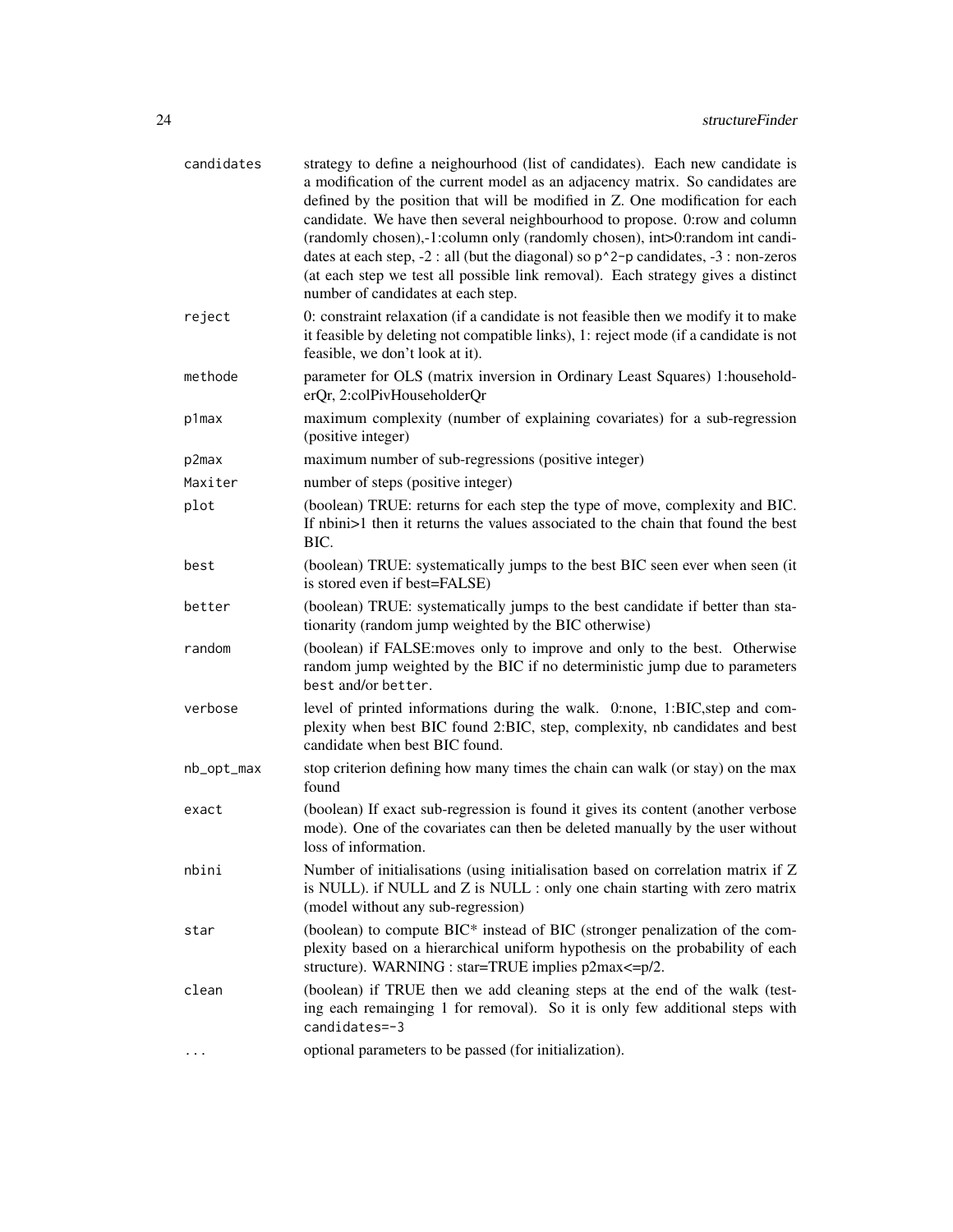## structureFinder 25

## Details

At each step we compare several candidates that are the local structure modified at one place (one coefficient of the adjacency matrix). Knowing the local structure a candidate is then just defined by the index of the position we modify in this local structure. So strategies are just choices of list of indices.

To avoid local extrema we allow constraints relaxation. If a modification is not feasible (it generates cycles for example) then the candidate is not rejected but modified. In fact, if we want to modify  $Z[i, j]$  then we modify Z at each position that makes the modification of  $Z[i, j]$  not feasible. It is like allowing several steps in one, a kind of simulated anhealing but without parameter to tune.

#### Value

a list that contains:

| Z.              | The local structure of the last step (adjacency matrix)                                                         |  |
|-----------------|-----------------------------------------------------------------------------------------------------------------|--|
| Z_opt           | The best structure seen during the walk in terms of the BIC-like criterion.                                     |  |
| bic_opt         | Value of the global BIC-like criterion associated to Z_opt                                                      |  |
| step_opt        | The index of the step where Z_opt was found                                                                     |  |
| Bic_null_vect   | p-sized vector of the BIC values associated to the model without sub-regressions.<br>For use in a later search. |  |
| bic_step        | if plot=TRUE, vector of the BIC at each step                                                                    |  |
| complexity_step |                                                                                                                 |  |
|                 | if plot=TRUE, vector of the complexities at each step $(=\text{sum}(Z))$                                        |  |
| step            | if plot=TRUE, vector of the type of modification at each step. 0: delete, 1: add,<br>2: stationarity            |  |

#### Examples

## Not run: rm(list=ls())#clean the workspace

```
require(CorReg)
   #dataset generation
  base=mixture_generator(n=15,p=10,ratio=0.4,tp1=1,tp2=1,tp3=1,positive=0.5,
                          R2Y=0.8,R2=0.9,scale=TRUE,max_compl=3,lambda=1)
  X_appr=base$X_appr #learning sample
  Y_appr=base$Y_appr #response variable for the learning sample
  Y_test=base$Y_test #responsee variable for the validation sample
  X_test=base$X_test #validation sample
```

```
TrueZ=base$Z#True generative structure (binary adjacency matrix)
```
#density estimation for the MCMC (with Gaussian Mixtures) density=density\_estimation(X=X\_appr,nbclustmax=10,detailed=TRUE) Bic\_null\_vect=density\$BIC\_vect# vector of the BIC found (1 value per covariate)

#MCMC to find the structure res=structureFinder(X=X\_appr,verbose=0,reject=0,Maxiter=900,plot=TRUE,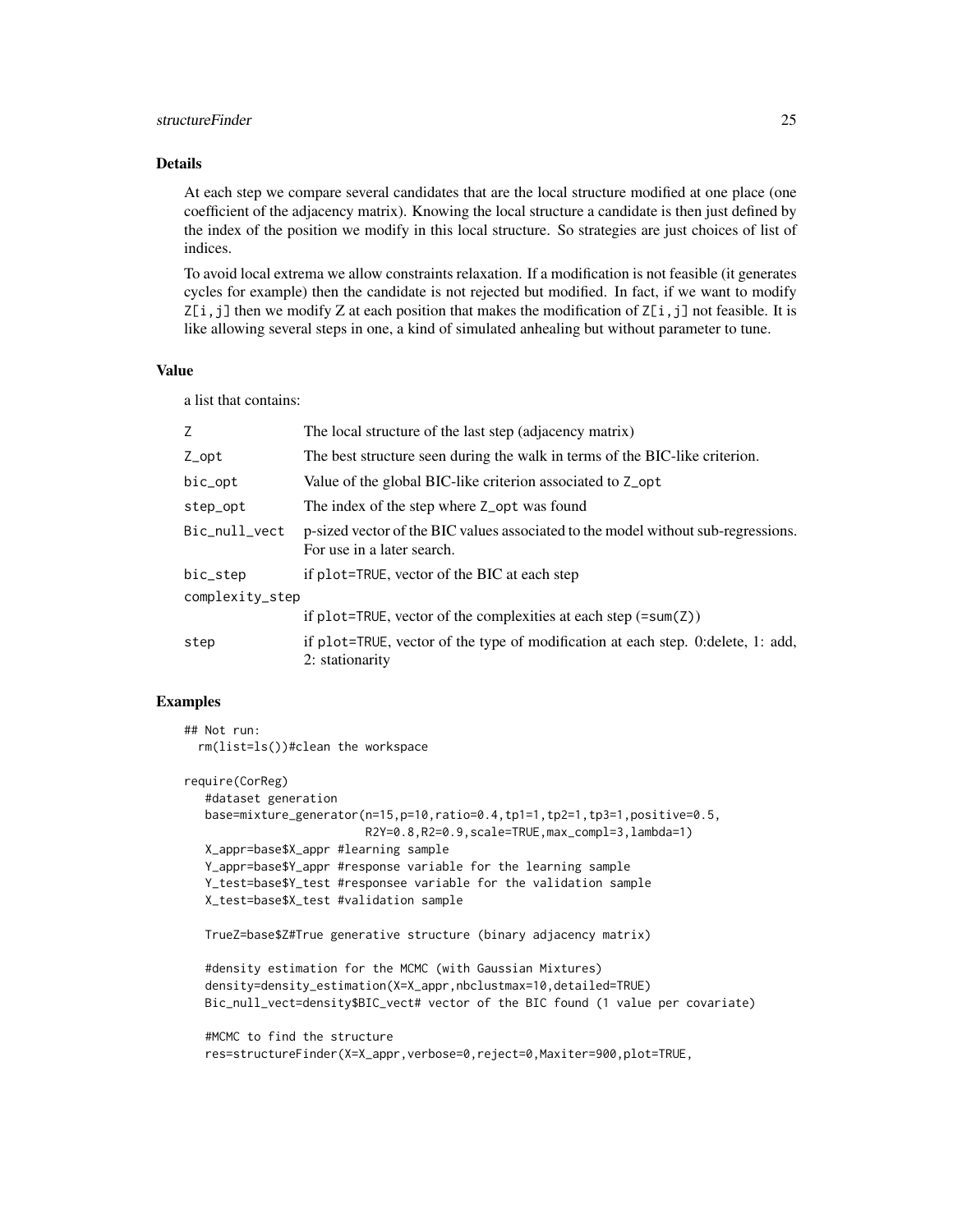```
nbini=20,candidates=-1,Bic_null_vect=Bic_null_vect,star=TRUE,p1max=15,clean=TRUE)
  hatZ=res$Z_opt #found structure (adjacency matrix)
  hatBic=res$bic_opt #associated BIC
   #looking inside the walk
par(mar=c(5,4,4,5)+.1)
plot(res$bic_step,type="l",col="red",ylab="BIC",
   sub="blue: complexity, red: BIC", main="Evolution of BIC and complexity during the walk")
par(new=TRUE)
plot(res$complexity_step,type="l",col="blue",xaxt="n",yaxt="n",xlab="",ylab="")
axis(4)
mtext("Complexity",side=4,line=3)
#legend("topleft",col=c("red","blue"),lty=1,legend=c("BIC","Complexity"))
   #BIC comparison between true and found structure
  bicopt_vect=BicZ(X=X_appr,Z=hatZ,Bic_null_vect=Bic_null_vect)
  bicopt_vrai=BicZ(X=X_appr,Z=TrueZ,Bic_null_vect=Bic_null_vect)
   sum(bicopt_vect);sum(bicopt_vrai)
   #Structure comparison
  compZ=compare_struct(trueZ=TrueZ,Zalgo=hatZ)#qualitative comparison
  #interpretation of found and true structure ordered by increasing R2
  readZ(Z=hatZ,crit="R2",X=X_appr,output="all",order=1)# <NA>line : name of subregressed covariate
  readZ(Z=TrueZ,crit="R2",X=X_appr,output="all",order=1)# <NA>line : name of subregressed covariate
```
## End(Not run)

Terminator *Destructing values to have missing ones*

## Description

Destructing values to have missing ones

#### Usage

```
Terminator(target = NULL, wrath = 0.1, diag = 0, Z = NULL)
```

| target | the dataset (matrix or data, frame) in which missing values will be made                                                      |
|--------|-------------------------------------------------------------------------------------------------------------------------------|
| wrath  | the ratio of missing values in the output                                                                                     |
| diag   | if =1 it creates a diagonal band of missing values (no complete line, no complete<br>column, but not too much missing values) |
| Ζ      | adjacency matrix to coerce a maximum of 1 missing value per sub-regression<br>for each individual                             |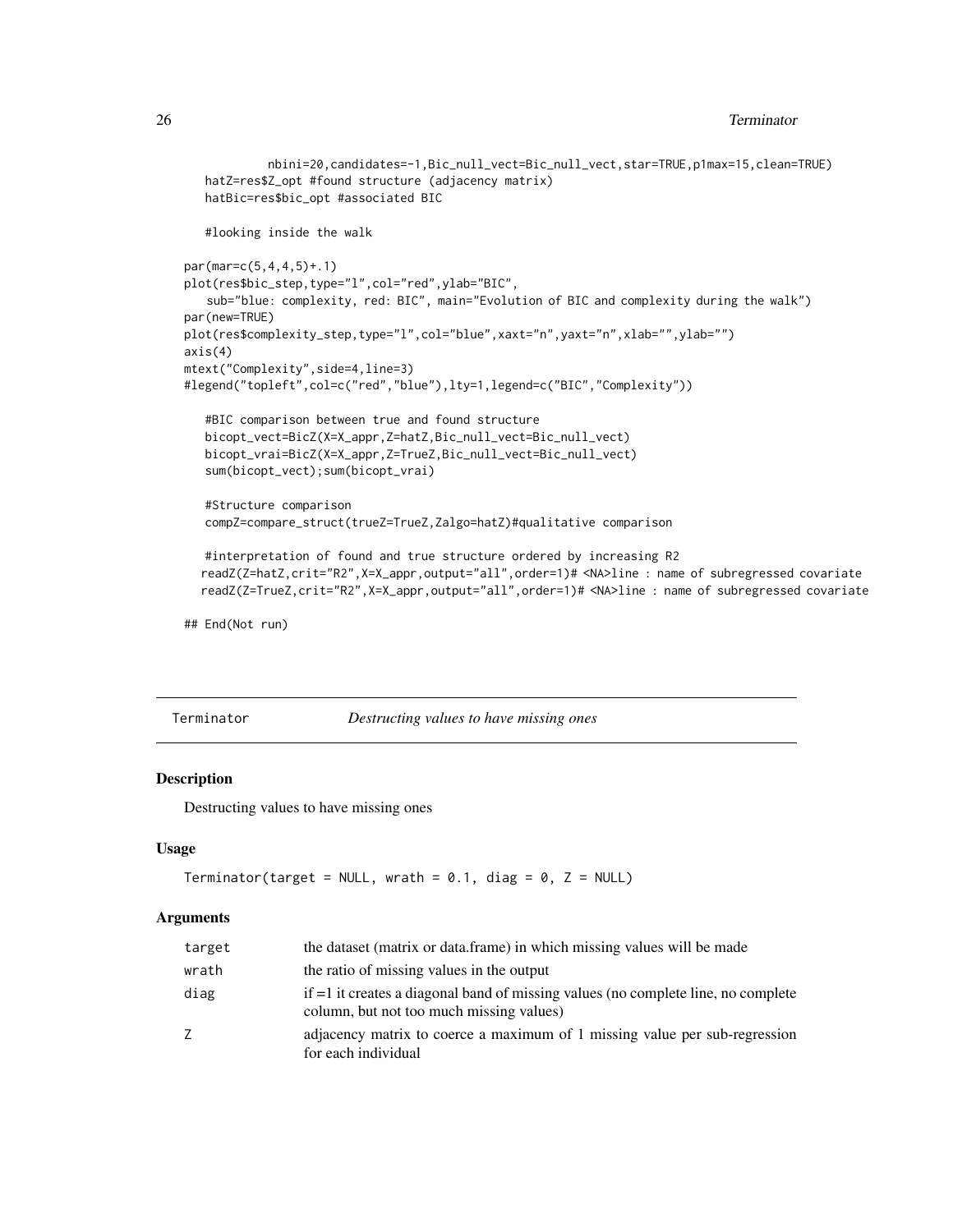#### Terminator 27

## Value

the matrix with missing values.

## Examples

## Not run: rm(list=ls())#clean the workspace

```
data<-mtcars
 require(CorReg)
datamiss=Terminator(target = data,wrath=0.05)#5% of missing values
showdata(datamiss)#plot positions of the missing values
datamiss=Terminator(target = data,diag=1)#diag of missing values
showdata(datamiss)#plot positions of the missing values (no full individuals, no full variable)
```
## End(Not run)